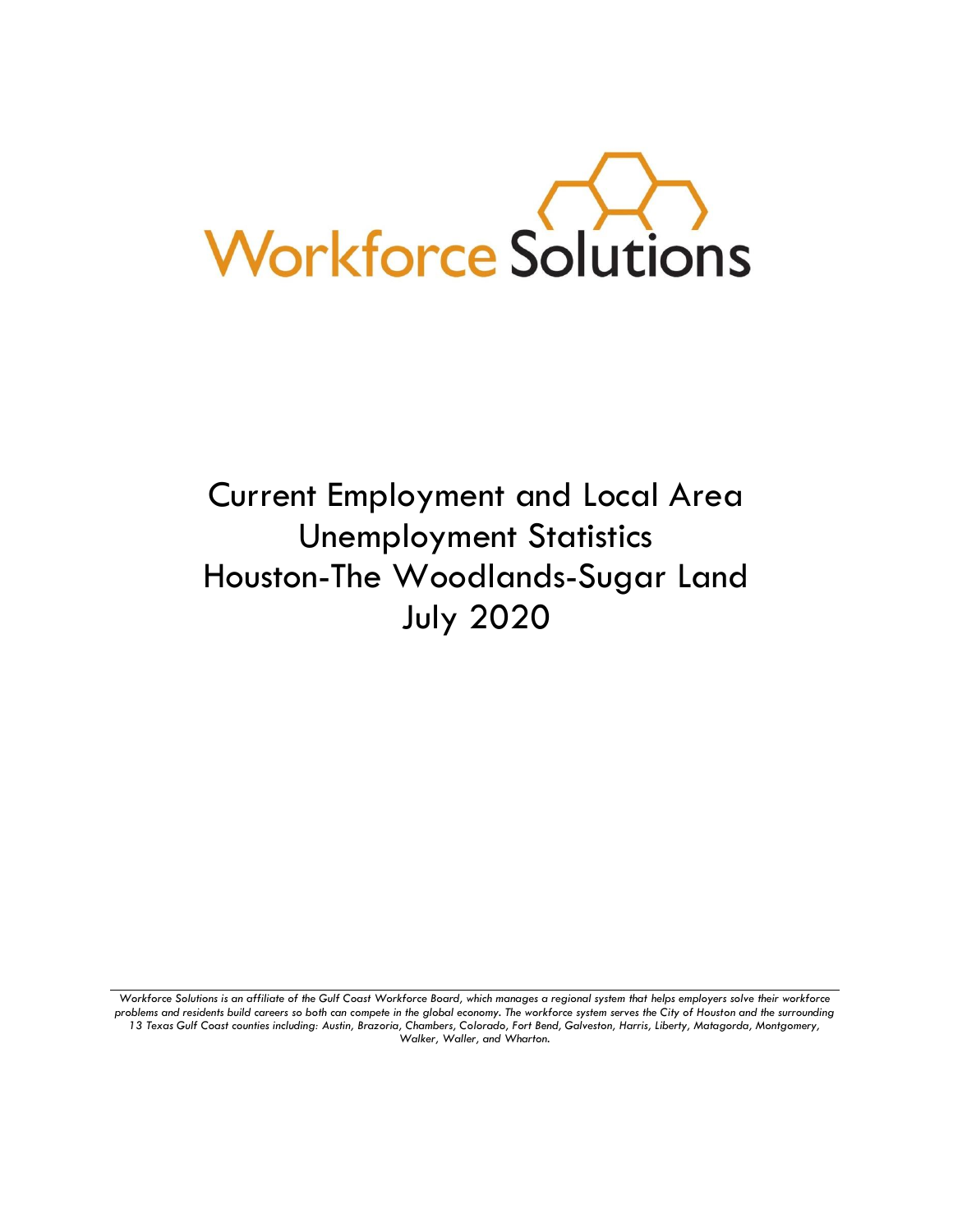### **Total Nonfarm**

#### *One Month Change*

Houston MSA Total Nonfarm (not-seasonally adjusted) employment stood at 2,958,200 in July, down -22,200 jobs over the month, or -0.7 percent. A year ago, Houston registered an over-the-month decrease of 16,200 jobs. The largest over-the-month gain on record for Total Nonfarm Employment occurred in May 2020, up 78,200 jobs. The largest one-month decline on record outside of seasonal job losses in January and July occurred in April 2020, down -332,200 jobs. Historically in the month of July, Total Nonfarm has on average lost -15,500 jobs over the month, which indicates that this month's losses are moderately greater than the long-term average. Over-the-month job losses are typical in July of each year which are largely driven by seasonal declines in Local Government Educational Services, Leisure and Hospitality, and Construction. The primary drivers of this July's decline were decreases in Government, Leisure and Hospitality, and Manufacturing. Losses were also recorded in Trade, Transportation, and Utilities, Construction, and Mining and Logging. The net decrease in jobs over the month was partially offset by gains in Professional and Business Services, Other Services, and Education and Health Services.

Houston MSA Total Nonfarm (seasonally adjusted) employment stood at 2,962,600, down -2,700 jobs over the month, or -0.1 percent. Historically in the month of July, seasonally-adjusted employment has on average gained 3,900 jobs over the month, which indicates that this month's losses stand in contrast to the long-term average.

**Based on seasonally or not-seasonally adjusted data, total job growth across May, June, and July indicates that approximately one-third of the roughly 350,000 jobs lost in March and April due to the initial impacts of COVID-19 have been recovered to date.**

*\*Note that analysis throughout the remainder of this report references not-seasonally adjusted data as seasonallyadjusted data is unavailable for major sectors and their sub-components.*



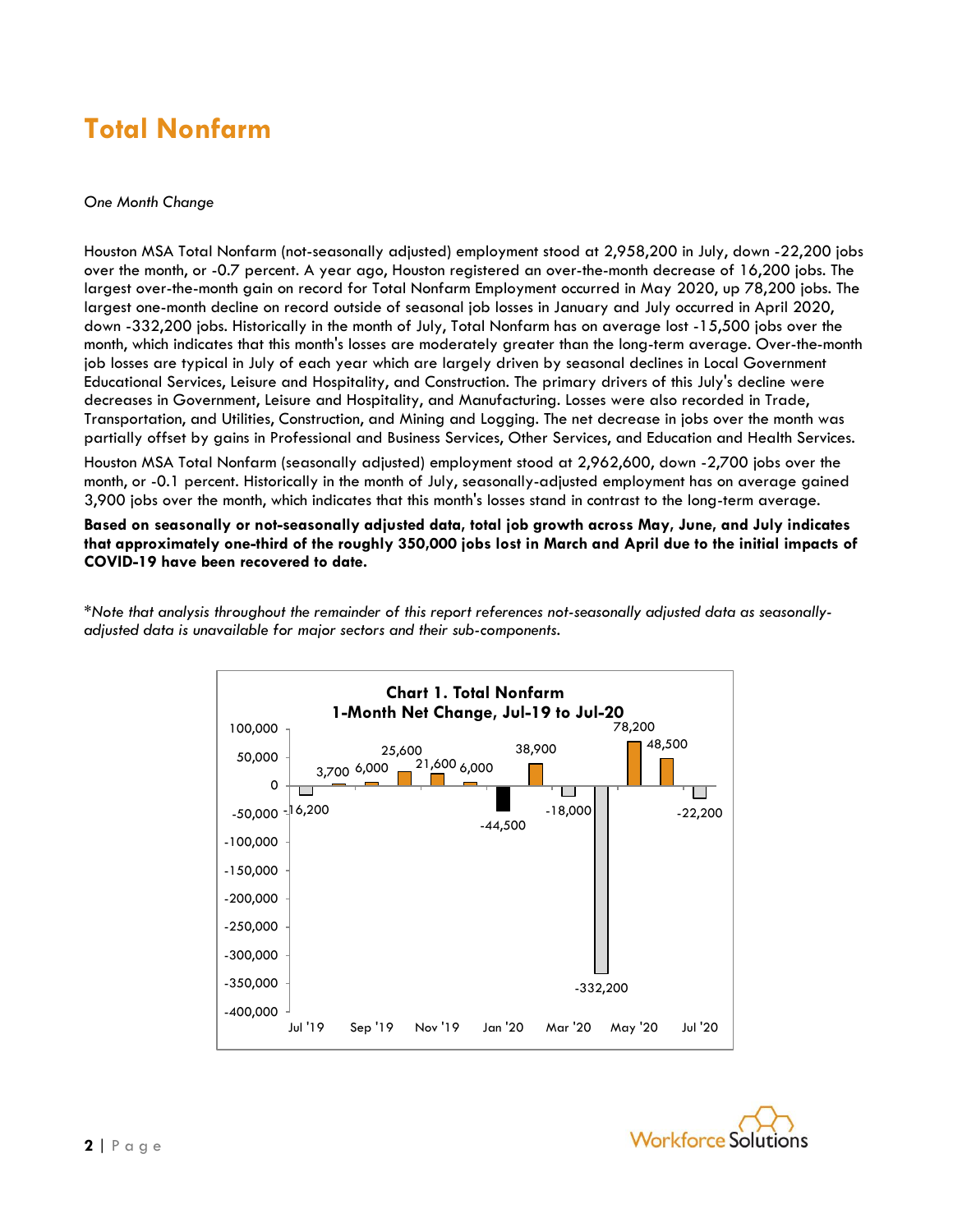

#### *Year over Year Change*

Over the year, Total Nonfarm employment was down -188,400 or -6.0 percent on a not-seasonally-adjusted basis and down -193,800 or -6.1 percent on a seasonally-adjusted basis. To compare, July 2019 saw a year-over-year gain of 65,700 jobs (NSA) from July 2018. The largest over-the-year gain on record for Total Nonfarm Employment occurred in November 2012, up 122,600 jobs. The largest over-the-year decline on record occurred in April 2020, down -285,800 jobs. Currently all 11 sectors show declines in employment year over year of which the top-three are Leisure and Hospitality (-60,500), Manufacturing (-21,800), and Trade, Transportation, and Utilities (-21,100).

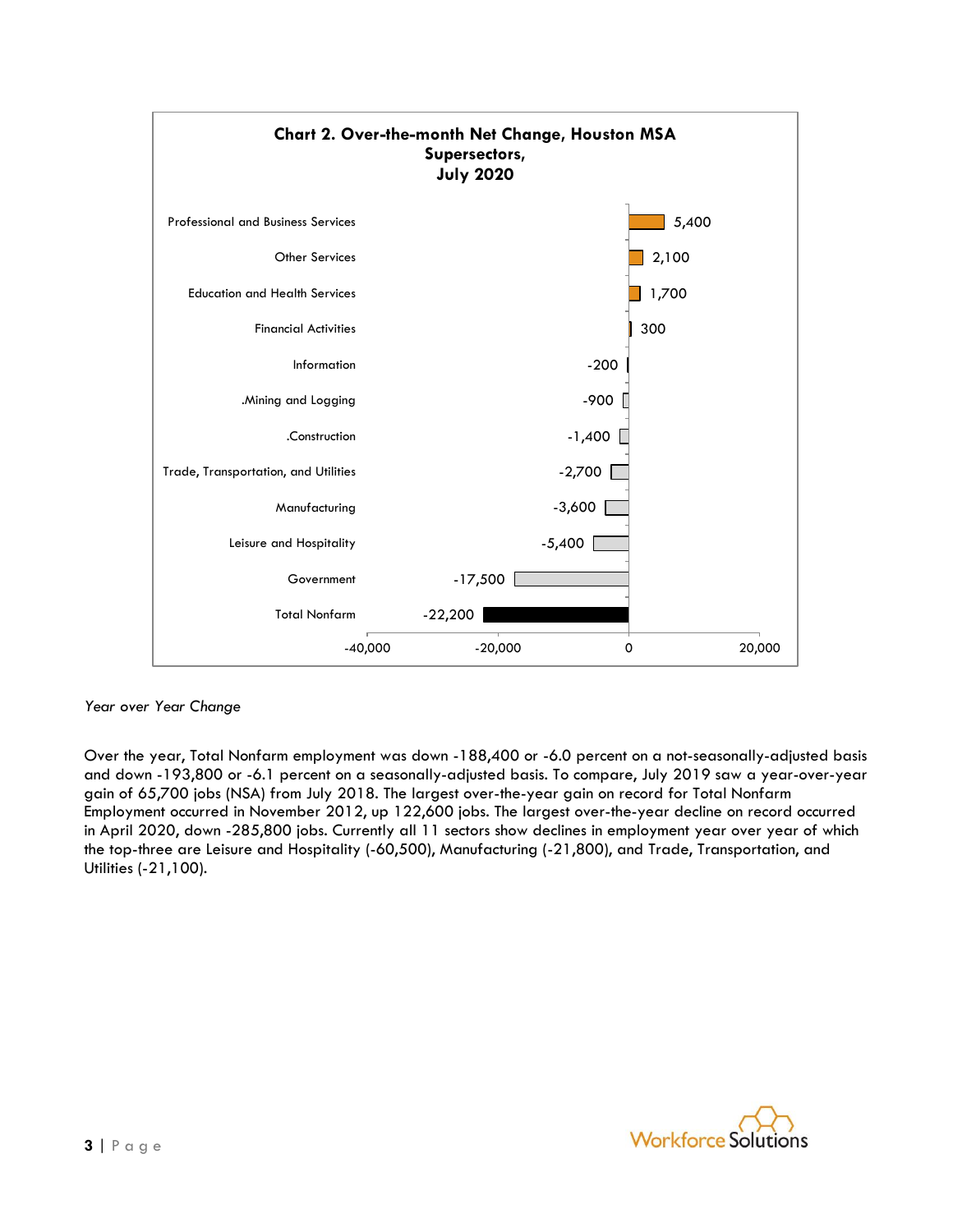



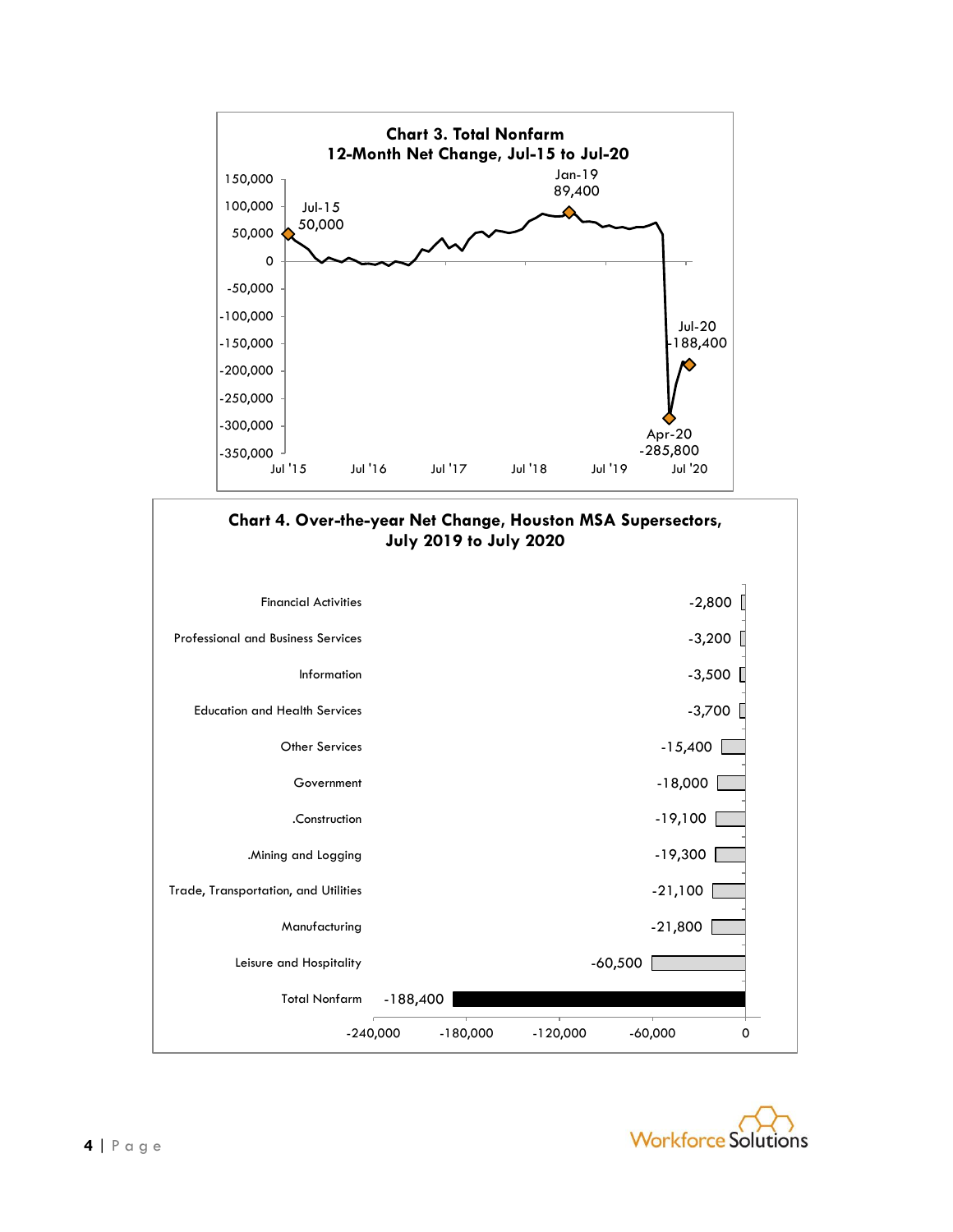Total Nonfarm employment was revised downward by -6,500 jobs for a May to June smaller net gain of 48,500 compared to an original estimate of 55,000 jobs. A downward revision of -4,500 jobs in Construction was the largest contributor followed by Trade, Transportation, and Utilities (-2,200) and Education and Health Services (- 1,400). Upward revisions in Government (+1,000), Professional and Business Services (+700), and Manufacturing (+300) provided a partial offset of the overall downward revision to Total Nonfarm employment.



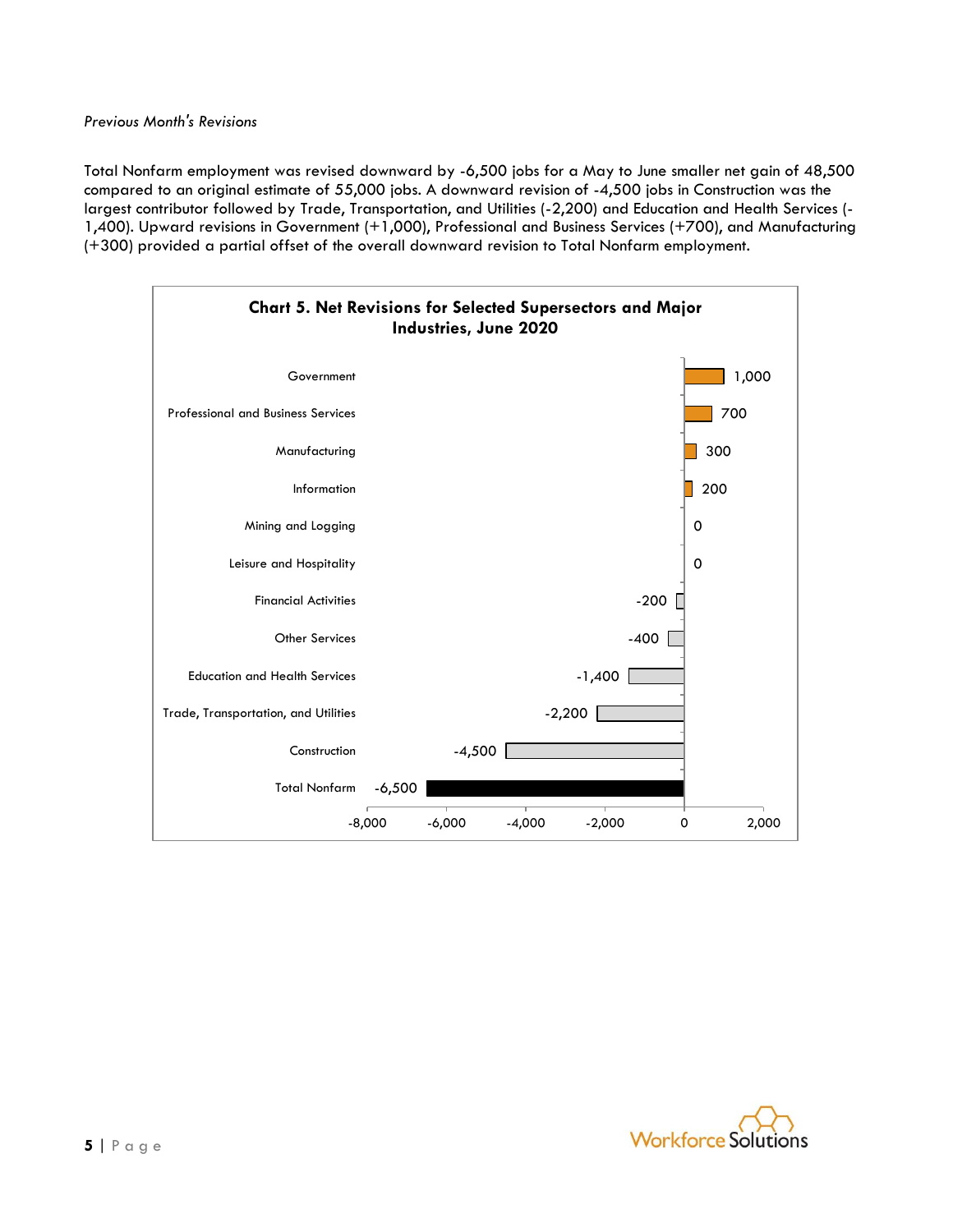### **DECLINING INDUSTRY HIGHLIGHTS**

### **Government**

#### *One Month Change*

Government was the largest declining sector over the month down -17,500 jobs, or -4.4 percent. The largest overthe-month gain on record for this sector occurred in September 2013, up 22,500 jobs. The largest one-month decline on record occurred in April 2020, down -11,500 jobs. Historically in the month of July, Government has lost an average of -13,700 jobs over the month, which indicates that this month's losses are moderately exceed the long-term average. July declines in Government employment reflect the continued temporary shedding of jobs in public education prior to the start of the new academic year in late-August to early-September. Local Government was the largest contributor to the overall sector's decline, down -17,100 jobs over the month. The second-largest declining contributor was State Government, which lost -600 jobs from June to July. Lastly, Federal Government offset a portion of the sector's losses with a gain of 200 jobs.



#### *Year over Year and Year to Date*

Year over year, Government was down -18,000 jobs, or -4.5 percent. This was the largest-ever year-over-year decline in the month of July, or any other month, since records began in 1990. The largest over-the-year gain on record for this sector occurred in May 2010, up 19,100 jobs. Local Government was the largest contributor to the overall sector's decline, down -10,900 jobs over the year. The second-largest declining contributor was State Government, which lost -8,000 jobs from July a year ago. Lastly, Federal Government offset a portion of the sector's losses with a gain of 900 jobs. Despite its decline, Government's share of Houston area Total Nonfarm Employment has risen from 12.7 percent to 12.9 percent over the past year.

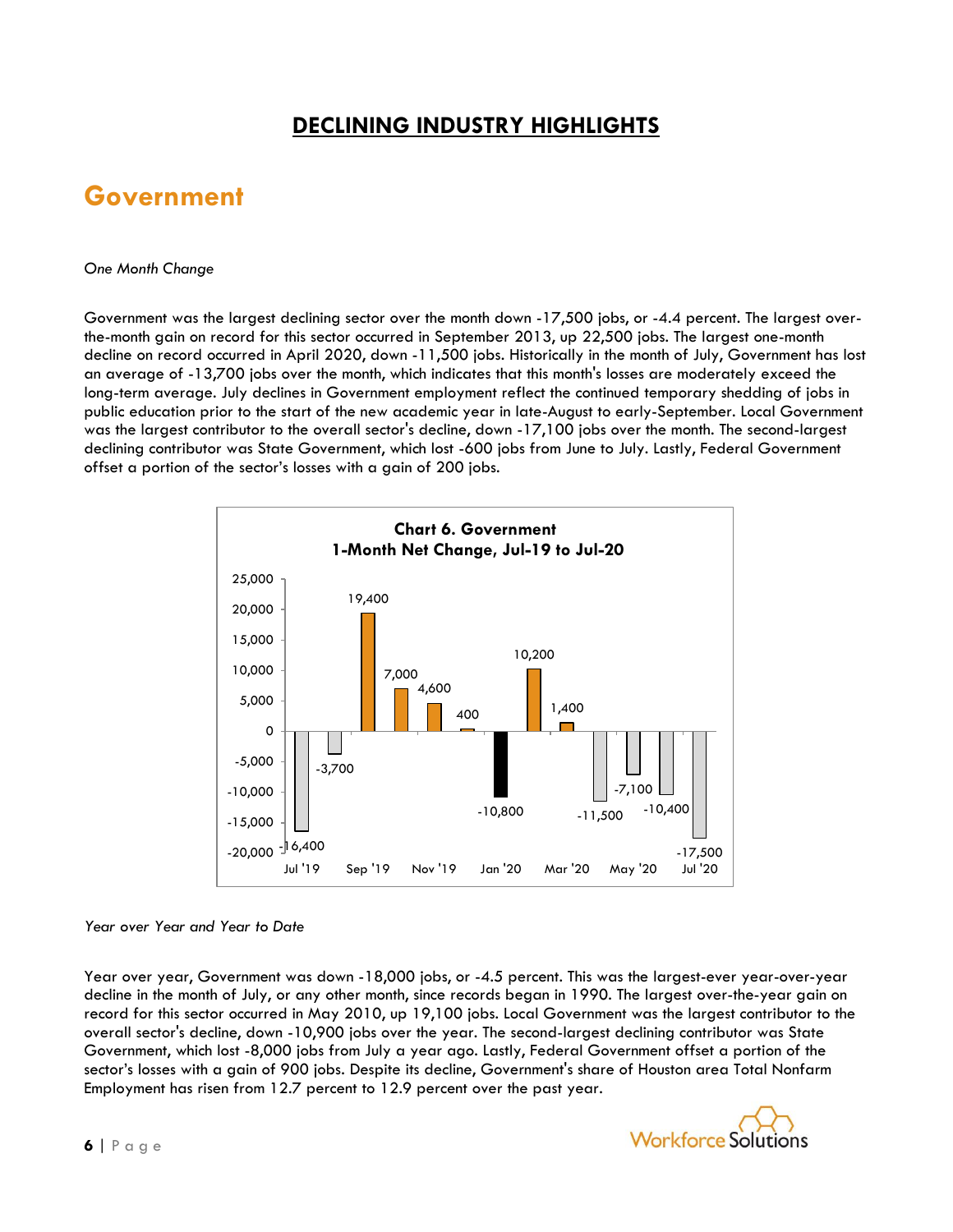

Government employment was revised upward by 1,000 jobs for a May to June smaller net loss of -10,400 compared to an original estimate of -11,400 jobs.

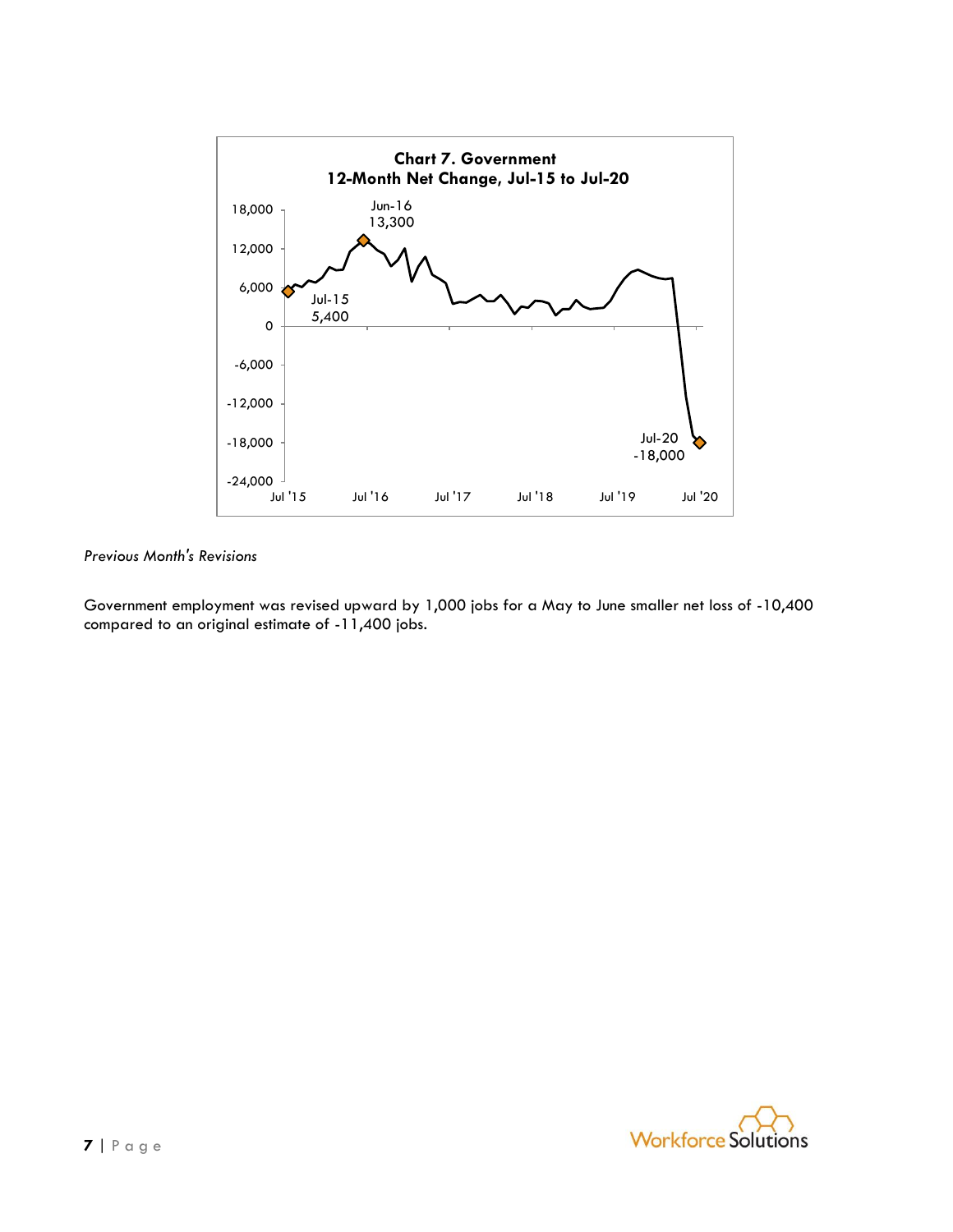### **Leisure and Hospitality**

#### *One Month Change*

Leisure and Hospitality was the second-largest declining sector over the month down -5,400 jobs, or -1.9 percent. This was the largest-ever one-month decline in the month of July since records began in 1990. The largest over-themonth gain on record for this sector occurred in May 2020, up 46,100 jobs. The largest one-month decline on record occurred in April 2020, down -120,600 jobs. Historically in the month of July, Leisure and Hospitality has on average lost -1,600 jobs over the month, which indicates that this month's losses are greater than the long-term average. Over the past three decades, Leisure and Hospitality has typically seen declines in the month of July with only six exceptions showing no change or increases since records began. Accommodation and Food Services was the largest contributor to the overall sector's decline, down -5,100 jobs over the month. The second-largest declining contributor was Arts, Entertainment, and Recreation, which lost -300 jobs from June to July.



#### *Year over Year and Year to Date*

Year over year, Leisure and Hospitality was down -60,500 jobs, or -17.8 percent. This was the largest-ever yearover-year decline in the month of July since records began in 1990. Among sectors currently showing contraction, this sector is the second-fastest declining in percentage terms across the Houston area. Furthermore, 32.1 percent of total (gross) jobs lost across the region over the past year can be attributed to Leisure and Hospitality. The largest over-the-year gain on record for this sector occurred in January 2016, up 17,200 jobs. The largest over-the-year decline on record occurred in April 2020, down -121,000 jobs. Accommodation and Food Services was the largest contributor to the overall sector's decline, down -47,500 jobs over the year. The second-largest declining contributor was Arts, Entertainment, and Recreation, which lost -13,000 jobs from July a year ago. Leisure and Hospitality's share of Houston area Total Nonfarm Employment has fallen from 10.8 percent to 9.5 percent over the past year.

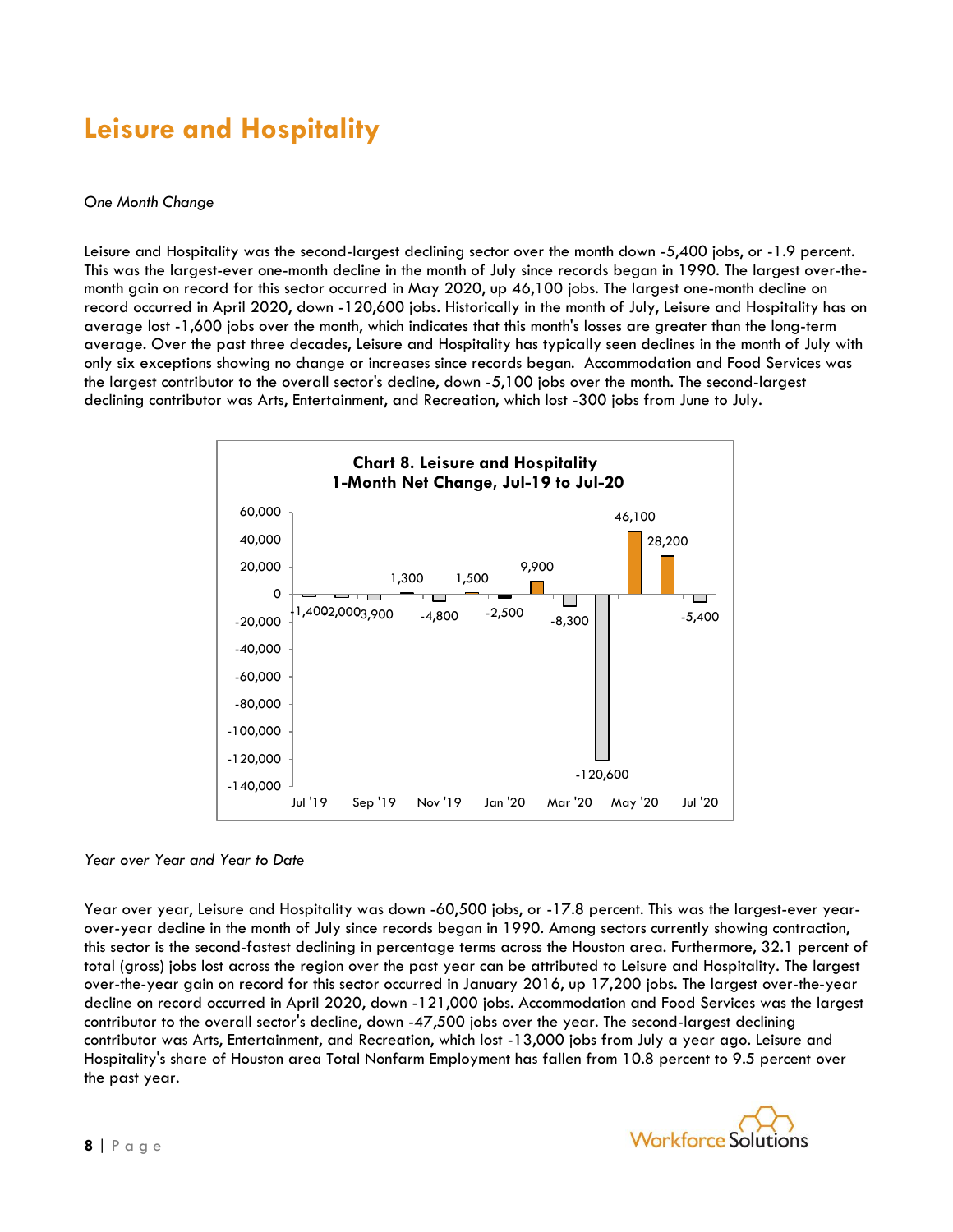

Leisure and Hospitality employment saw no revision from May to June leaving the previous month's original increase of 28,200 intact.

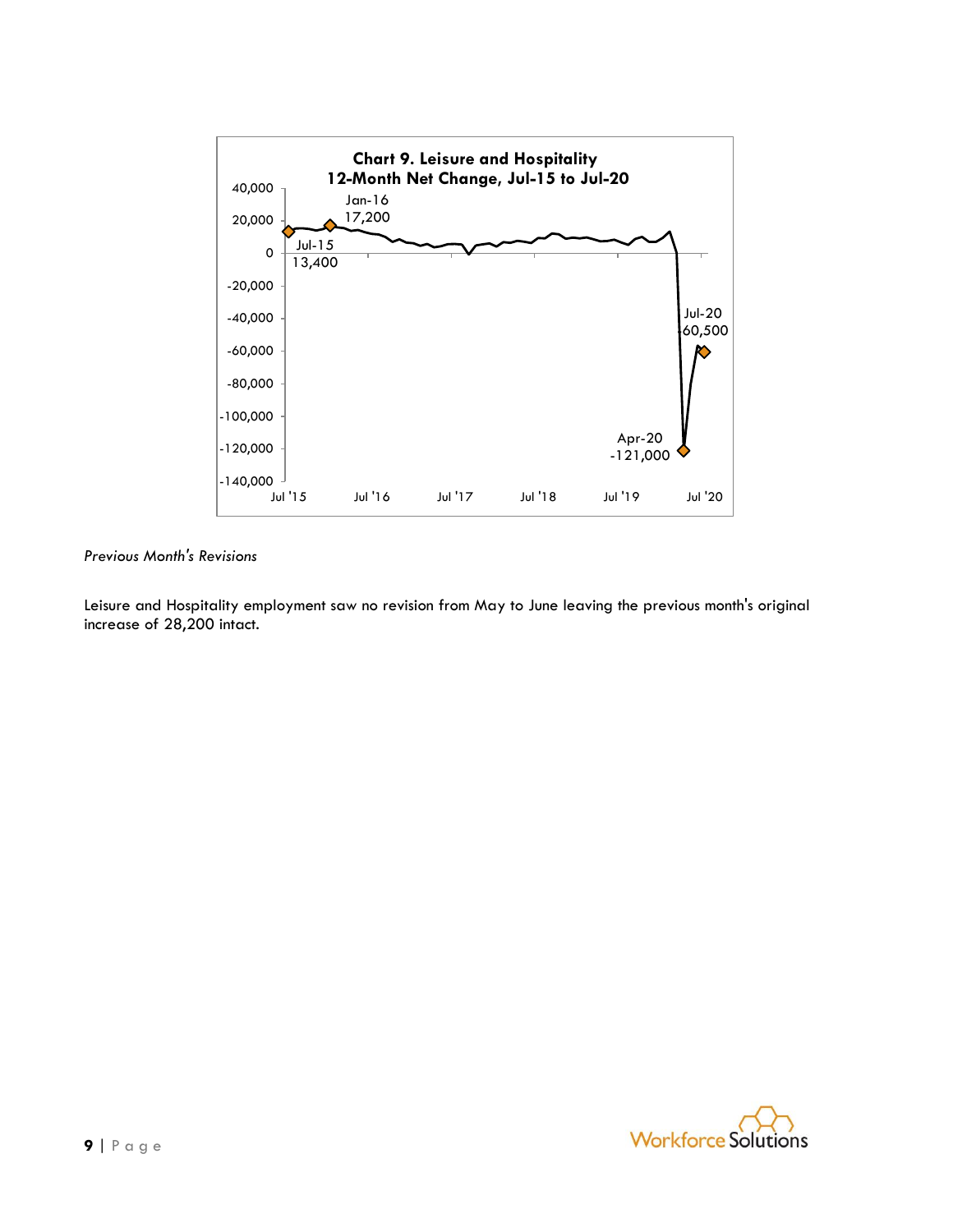### **Manufacturing**

#### *One Month Change*

Manufacturing was the third-largest declining sector over the month down -3,600 jobs, or -1.6 percent. This was the largest-ever one-month decline in the month of July since records began in 1990. The largest over-the-month gain on record for this sector occurred in May 2020, up 3,700 jobs. The largest one-month decline on record occurred in April 2020, down -11,600 jobs. Historically in the month of July, Manufacturing has on average lost - 300 jobs over the month, which indicates that this month's losses are substantially greater the long-term average. Durable Goods was the largest contributor to the overall sector's decline, down -2,500 jobs over the month. The second-largest declining contributor was Non-Durable Goods, which lost -1,100 jobs from June to July.



*Year over Year and Year to Date*

Year over year, Manufacturing was down -21,800 jobs, or -9.2 percent. The largest over-the-year gain on record for this sector occurred in June 2012, up 17,700 jobs. The largest over-the-year decline on record occurred in November 2009, down -28,800 jobs. Durable Goods was the largest contributor to the overall sector's decline, down -17,600 jobs over the year. The second-largest declining contributor was Non-Durable Goods, which lost - 4,200 jobs from July a year ago. Manufacturing's share of Houston area Total Nonfarm Employment has fallen from 7.6 percent to 7.3 percent over the past year.

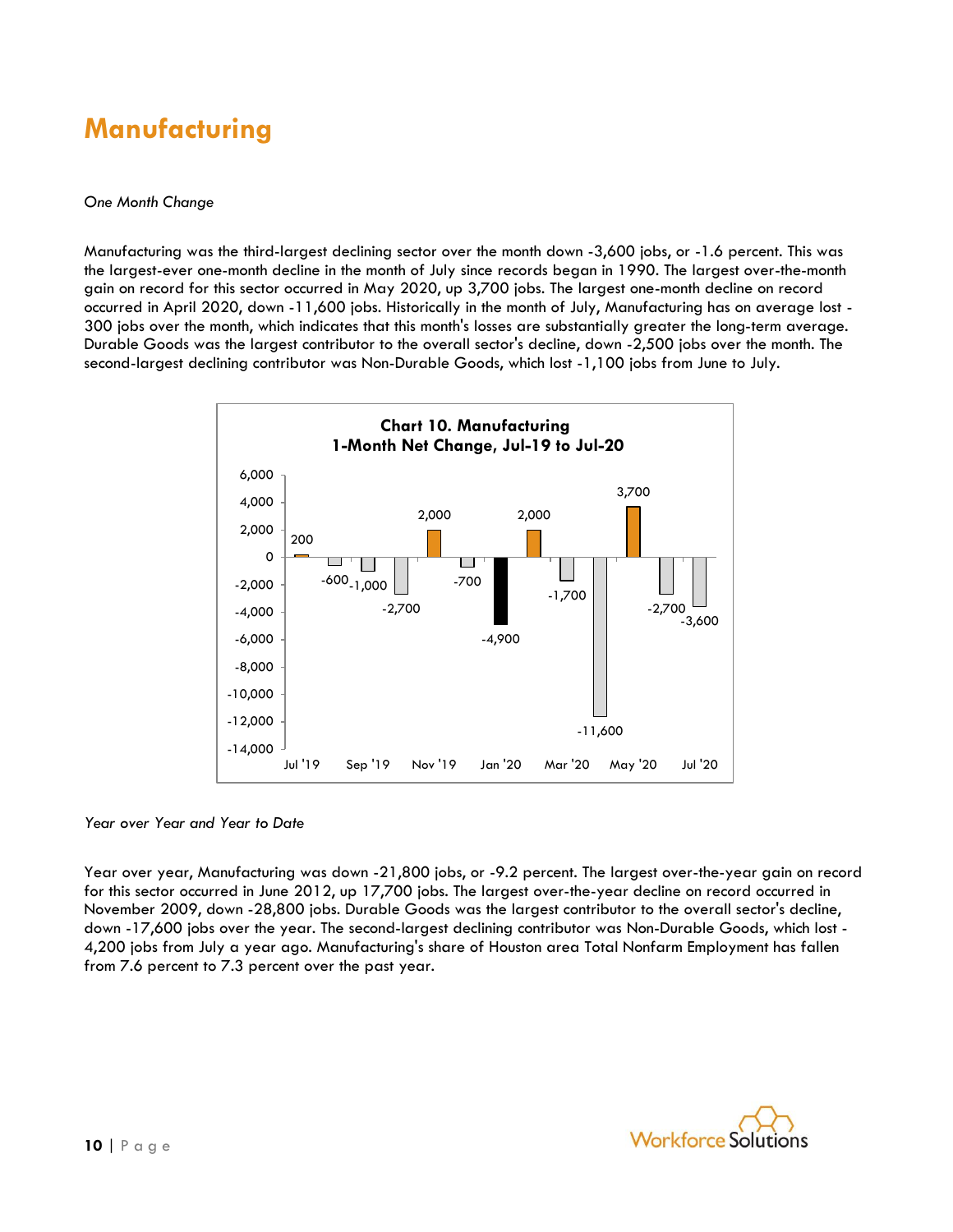

Manufacturing employment was revised upward by 300 jobs for a May to June smaller net loss of -2,700 compared to an original estimate of -3,000 jobs.

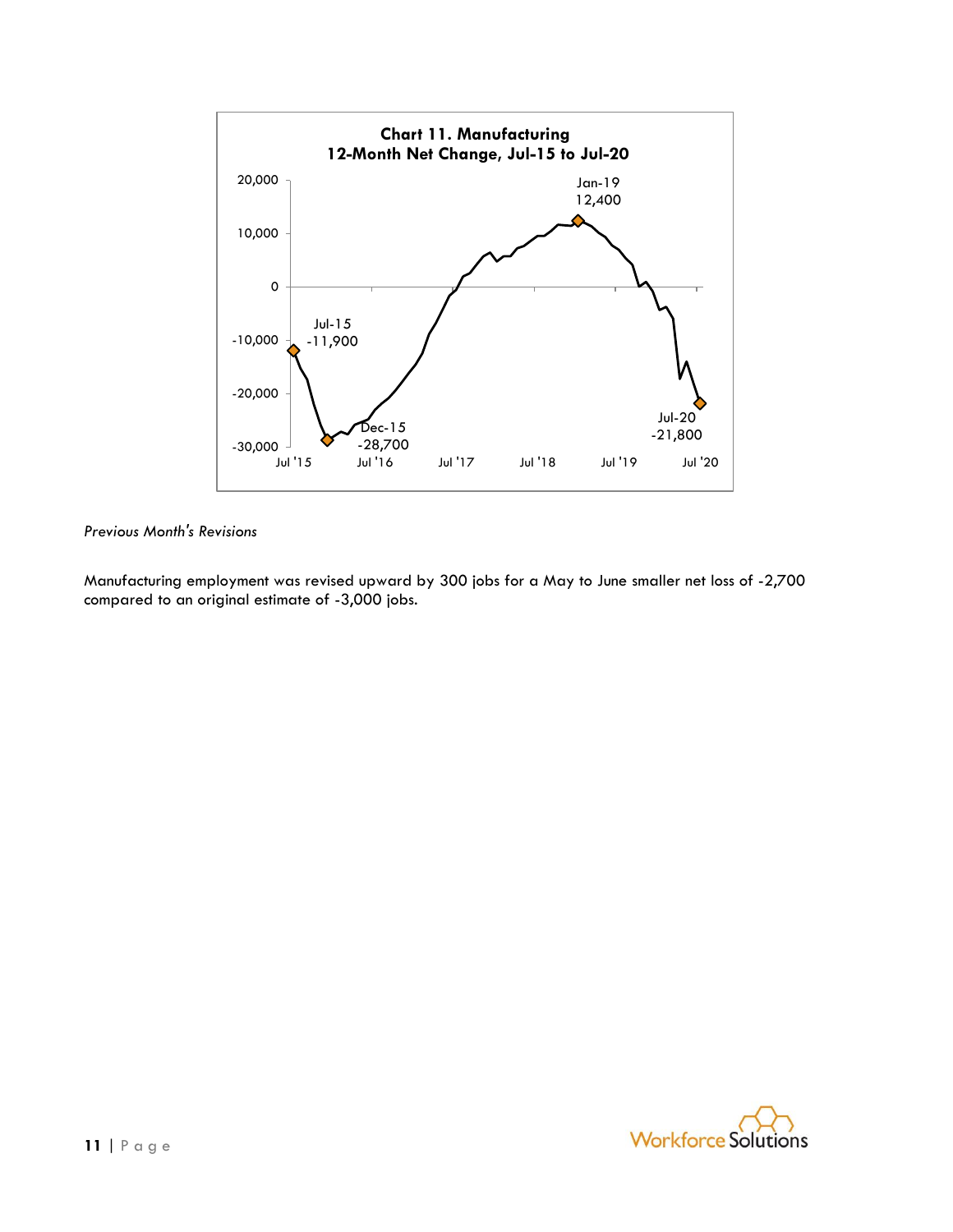## **Trade, Transportation, and Utilities**

#### *One Month Change*

Trade, Transportation, and Utilities also saw a decrease over the month down -2,700 jobs, or -0.4 percent. The largest over-the-month gain on record for this sector occurred in November 2019, up 15,300 jobs. The largest one-month decline on record occurred in April 2020, down -45,800 jobs. Due to similar numbers of gains and losses in the month of July historically, the long-term average growth during this month shows no change as a result, this July's losses are not without precedent. Retail Trade was the largest contributor to the overall sector's decline, down -2,600 jobs over the month. The second-largest declining contributor was Wholesale Trade, which lost -100 jobs from June to July.



*Year over Year and Year to Date*

Year over year, Trade, Transportation, and Utilities was down -21,100 jobs, or -3.4 percent. This was the largestever year-over-year decline in the month of July since records began in 1990. The largest over-the-year gain on record for this sector occurred in November 2007, up 23,300 jobs. The largest over-the-year decline on record occurred in April 2020, down -33,600 jobs. Wholesale Trade was the largest contributor to the overall sector's decline, down -11,300 jobs over the year. The second-largest declining contributor was Retail Trade, which lost - 10,300 jobs from July a year ago. Lastly, Transportation, Warehousing, and Utilities offset a portion of the sector's losses with a gain of 500 jobs. Trade, Transportation, and Utilities' share of Houston area Total Nonfarm Employment has risen from 19.9 percent to 20.4 percent over the past year.

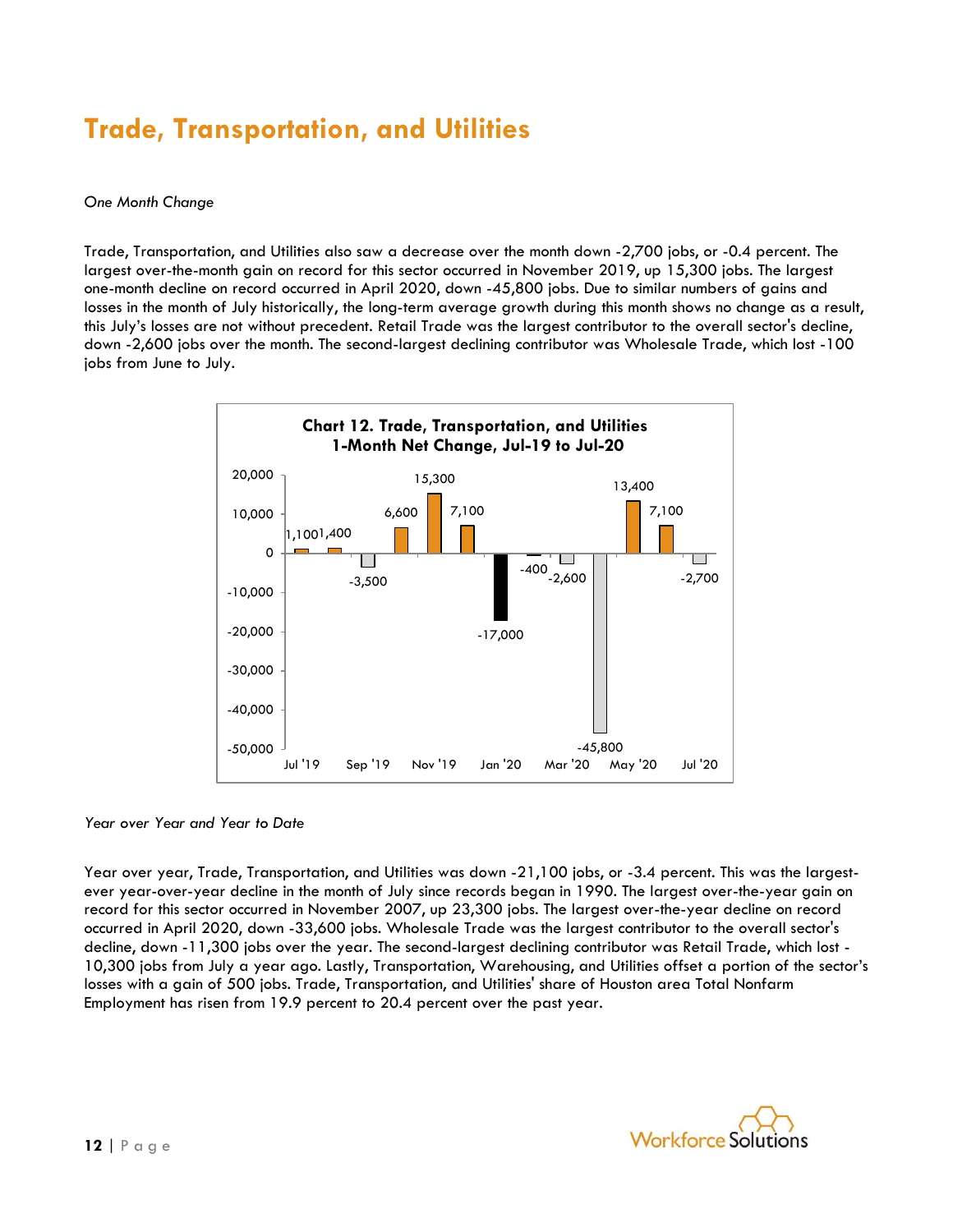

Trade, Transportation, and Utilities employment was revised downward by -2,200 jobs for a May to June smaller net gain of 7,100 compared to an original estimate of 9,300 jobs.

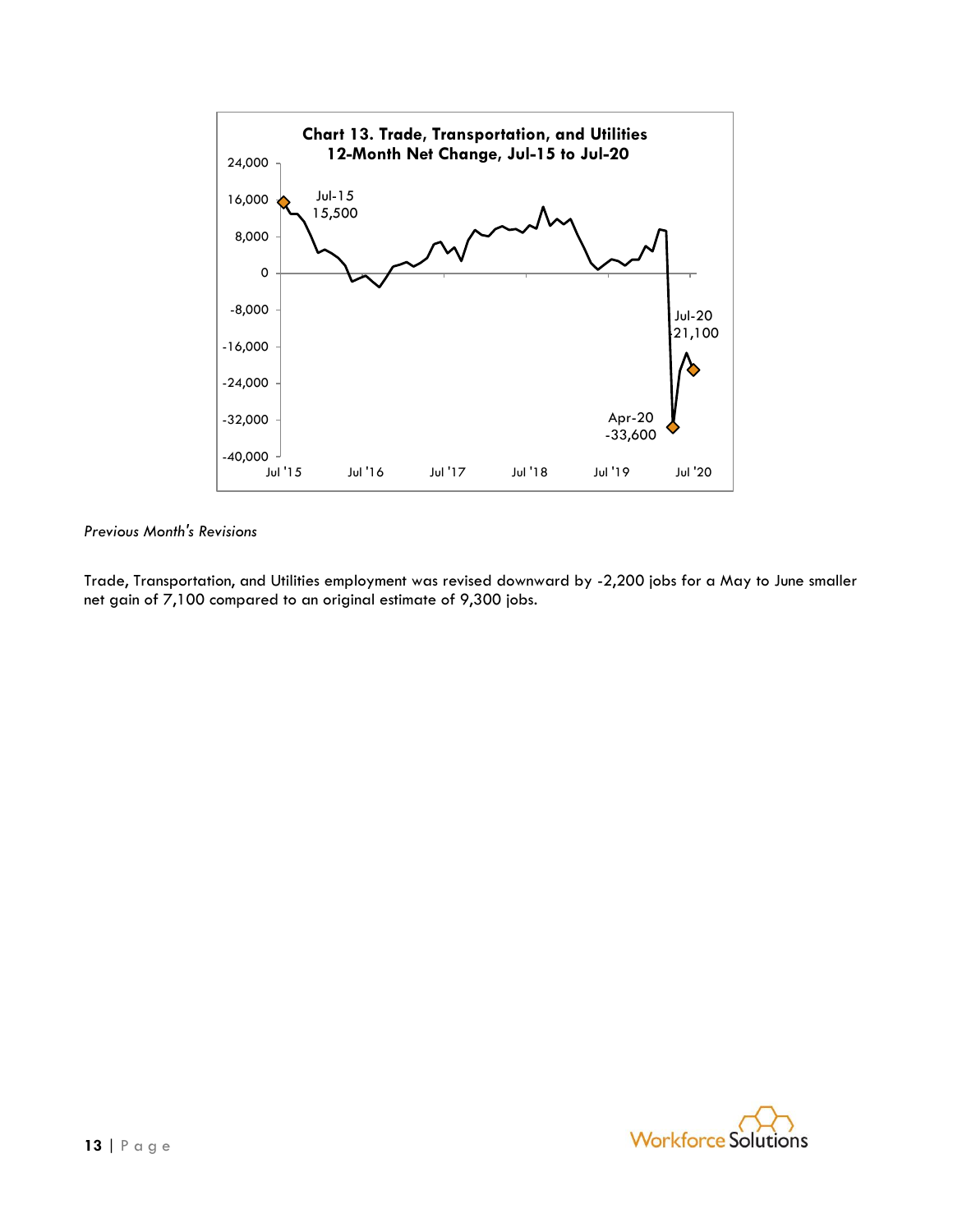## **Construction**

#### *One Month Change*

Construction also saw a decrease over the month down -1,400 jobs, or -0.6 percent. The largest over-the-month gain on record for this sector occurred in February 2019, up 7,300 jobs. The largest one-month decline on record occurred in April 2020, down -25,200 jobs. Historically in the month of July, Construction has on average lost - 1,200 jobs over the month, which indicates that this month's losses are slightly greater than the long-term average. Over the past two and half decades, job declines in Construction have occurred around 70 percent of the time indicating that losses in July are normal seasonal pattern. Heavy and Civil Engineering Construction was the largest contributor to the overall sector's decline, down -1,600 jobs over the month. The second-largest declining contributor was Construction of Buildings, which lost -400 jobs from June to July. Lastly, Specialty Trade Contractors offset a portion of the sector's losses with a gain of 600 jobs.



#### *Year over Year and Year to Date*

Year over year, Construction was down -19,100 jobs, or -8.1 percent. The largest over-the-year gain on record for this sector occurred in December 2014, up 19,700 jobs. The largest over-the-year decline on record occurred in November 2009, down -33,700 jobs. Specialty Trade Contractors was the largest contributor to the overall sector's decline, down -14,100 jobs over the year. The second-largest declining contributor was Construction of Buildings, which lost -3,900 jobs from July a year ago. Lastly, Heavy and Civil Engineering Construction subtracted -1,100 jobs. Construction's share of Houston area Total Nonfarm Employment has fallen from 7.5 percent to 7.3 percent over the past year.

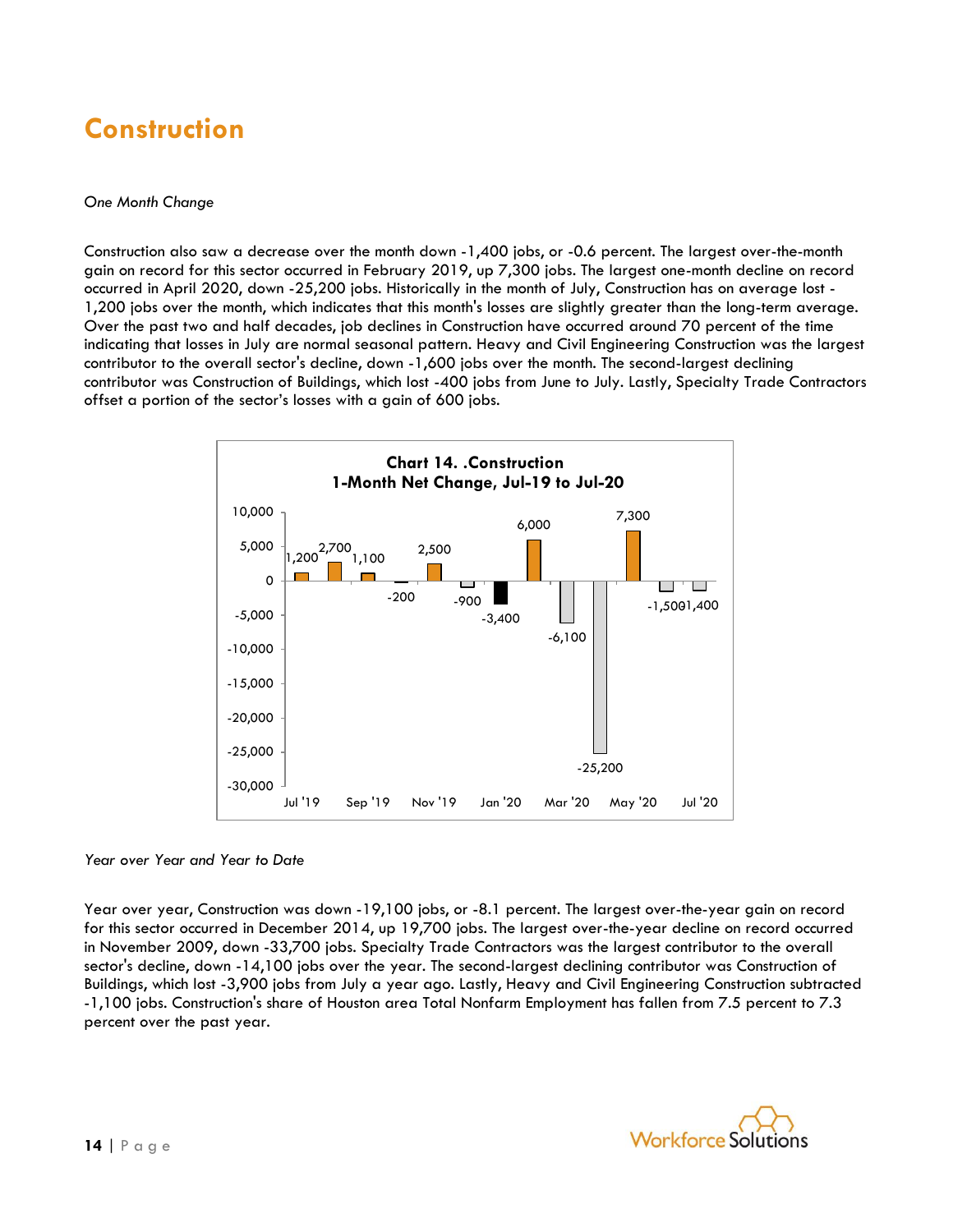

Construction employment was revised downward by -4,500 jobs for a May to June complete erasure of gains leaving a net loss of -1,500 compared to an original estimate of 3,000 jobs.

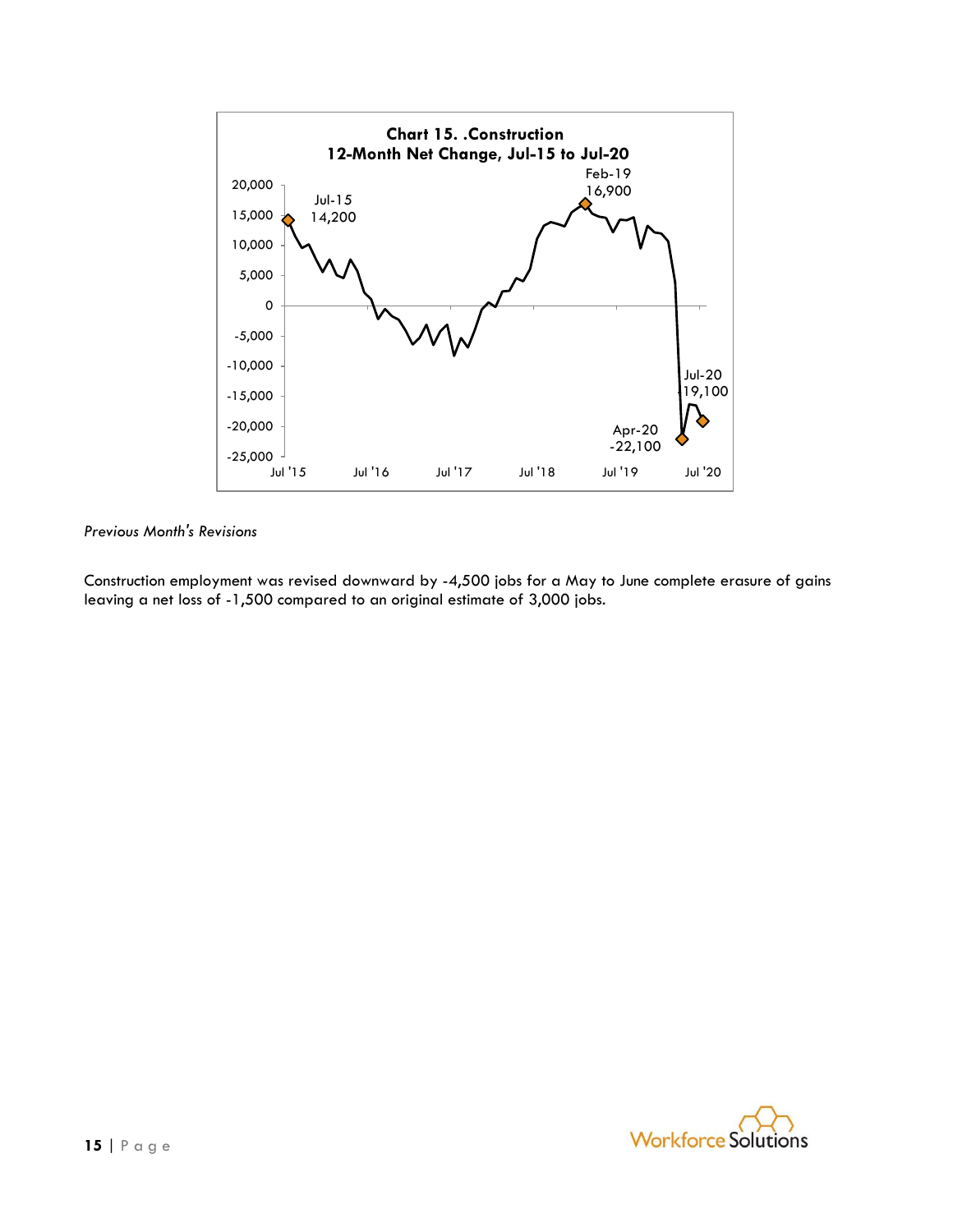## **Mining and Logging**

#### *One Month Change*

Mining and Logging also saw a decrease over the month down -900 jobs, or -1.5 percent. The largest over-themonth gain on record for this sector occurred in June 2011, up 2,800 jobs. The largest one-month decline on record occurred in April 2020, down -8,600 jobs. Historically in the month of July, Mining and Logging has on average added 300 jobs over the month, which indicates that this month's losses stand in contrast to the long-term average. Support Activities for Mining was the largest contributor to the overall sector's decline, down -1,000 jobs over the month. The second-largest declining contributor was Other Mining and Logging Undefined\*, which lost -600 jobs from June to July. Lastly, Oil and Gas Extraction offset a portion of the sector's losses with a gain of 700 jobs.



*Year over Year and Year to Date*

Year over year, Mining and Logging was down -19,300 jobs, or -24.2 percent. Among sectors currently showing contraction, this sector is the fastest-declining in percentage terms across the Houston area. The largest over-theyear gain on record for this sector occurred in December 2011, up 11,900 jobs. The largest over-the-year decline on record occurred in January 2016, down -21,800 jobs. Support Activities for Mining was the largest contributor to the overall sector's decline, down -14,400 jobs over the year. The second-largest declining contributor was Oil and Gas Extraction, which lost -4,900 jobs from July a year ago. Lastly, Other Mining and Logging Undefined\* saw no change over the year. Mining and Logging's share of Houston area Total Nonfarm Employment has fallen from 2.5 percent to 2.0 percent over the past year.

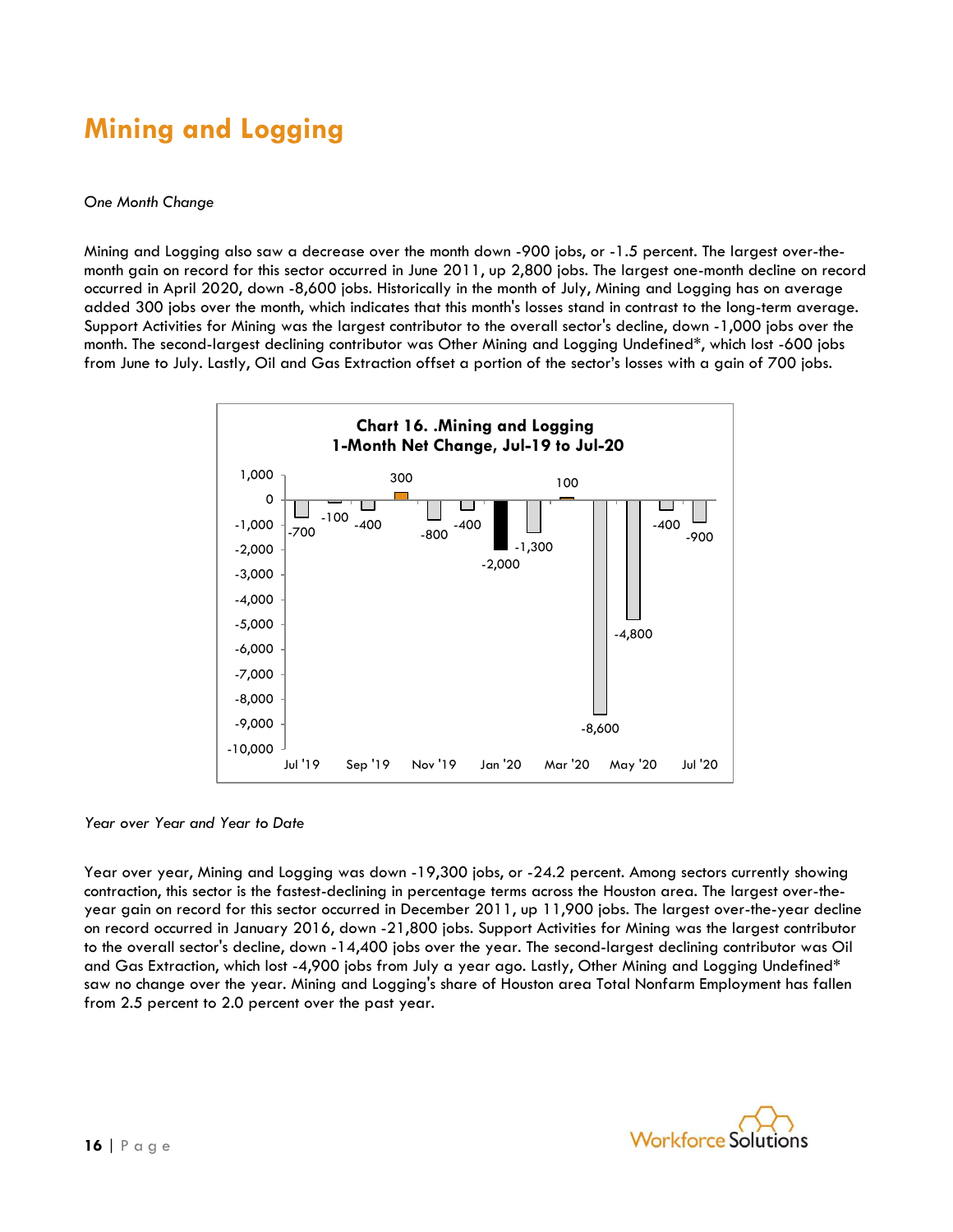

Mining and Logging employment saw no revision from May to June leaving the previous month's original decrease of -400 intact.

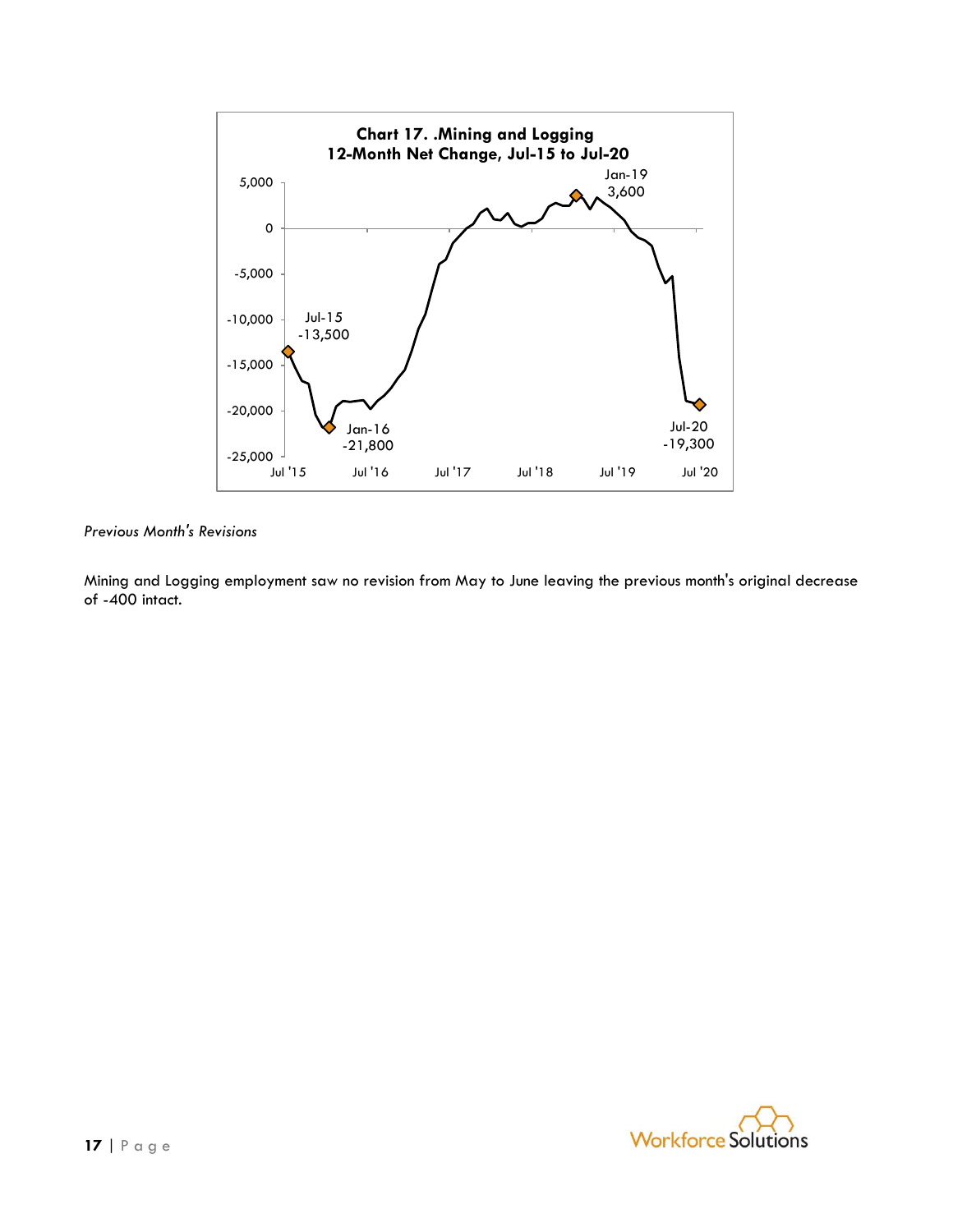### **Information**

#### *One Month Change*

Information also saw a decrease over the month down -200 jobs, or -0.7 percent. The largest over-the-month gain on record for this sector occurred in July 1994, up 1,500 jobs. The largest one-month decline on record occurred in April 2020, down -3,100 jobs. Historically in the month of July, Information has on average lost -50 jobs over the month, which indicates that this month's losses are somewhat greater than the long-term average. Other Information Undefined\* was the largest contributor to the overall sector's decline, down -300 jobs over the month. One component industry that provided a partial offset was Telecommunications, which gained 100 jobs from June to July.



*Year over Year and Year to Date*

Year over year, Information was down -3,500 jobs, or -10.6 percent. The largest over-the-year gain on record for this sector occurred in June 1997, up 4,600 jobs. The largest over-the-year decline on record occurred in April 2002, down -7,000 jobs. Other Information Undefined\* was the largest contributor to the overall sector's decline, down -1,900 jobs over the year. The second-largest declining contributor was Telecommunications, which lost - 1,600 jobs from July a year ago. Information's share of Houston area Total Nonfarm Employment has remained constant at 1.0 percent over the past year.

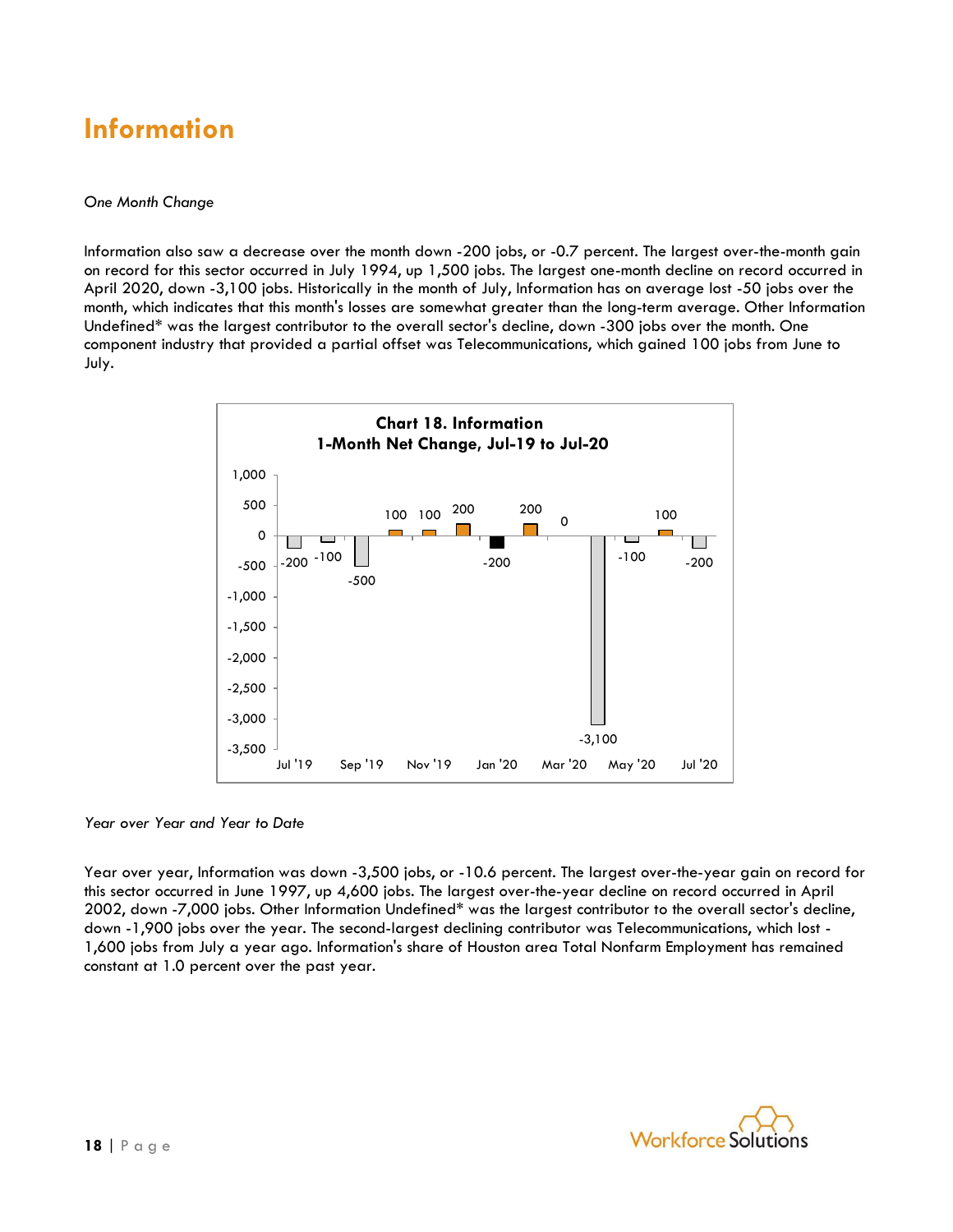

Information employment was revised upward by 200 jobs for a May to June complete erasure of losses resulting in a net gain of 100 compared to an original estimate of -100 jobs.

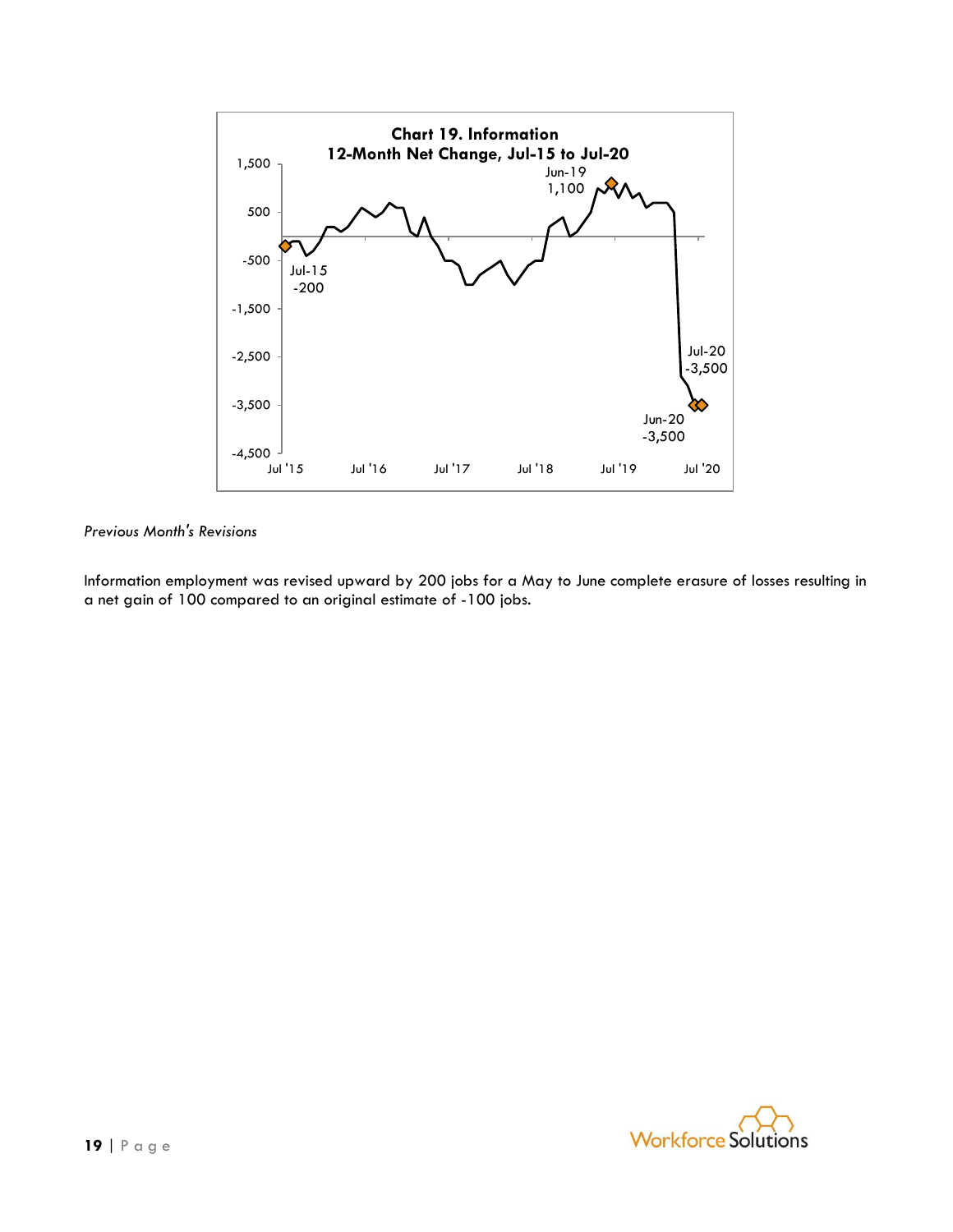### **GAINING INDUSTRY HIGHLIGHTS**

### **Professional and Business Services**

#### *One Month Change*

Professional and Business Services was the largest gaining sector over the month up 5,400 jobs, or 1.1 percent. This was the largest-ever one-month gain in the month of July since records began in 1990. The largest over-the-month gain on record for this sector occurred in June 2020, up 14,300 jobs. The largest one-month decline on record occurred in April 2020, down -24,700 jobs. Historically in the month of July, Professional and Business Services has on average added 900 jobs over the month, which indicates that this month's gains are substantially above the long-term average. Professional, Scientific, and Technical Services was the largest contributor to the overall sector's increase, up 2,600 jobs over the month. The second-largest contributor was Administrative and Support and Waste Management and Remediation Services, which added 2,000 jobs from June to July. Lastly, Management of Companies and Enterprises contributed 800 jobs.



#### *Year over Year and Year to Date*

Year over year, Professional and Business Services was down -3,200 jobs, or -0.6 percent. The largest over-theyear gain on record for this sector occurred in November 2012, up 30,800 jobs. The largest over-the-year decline on record occurred in October 2009, down -35,100 jobs. Management of Companies and Enterprises was the largest contributor to the overall sector's decline, down -4,200 jobs over the year. The second-largest declining contributor was Administrative and Support and Waste Management and Remediation Services, which lost -2,900 jobs from July a year ago. Lastly, Professional, Scientific, and Technical Services offset a portion of the sector's

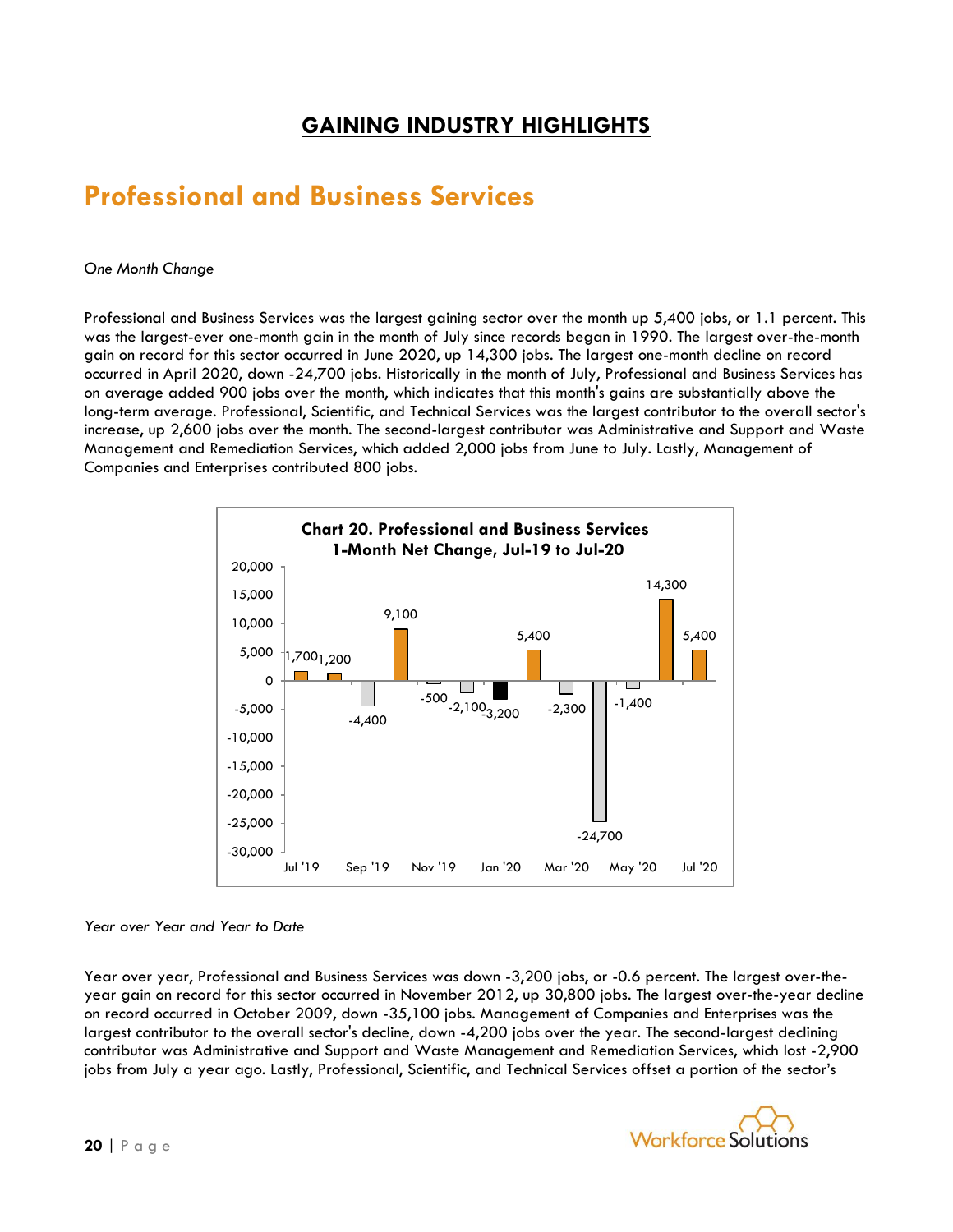losses with a gain of 3,900 jobs. Professional and Business Services' share of Houston area Total Nonfarm Employment has risen from 16.2 percent to 17.1 percent over the past year.



#### *Previous Month's Revisions*

Professional and Business Services employment was revised upward by 700 jobs for a May to June larger net gain of 14,300 compared to an original estimate of 13,600 jobs.

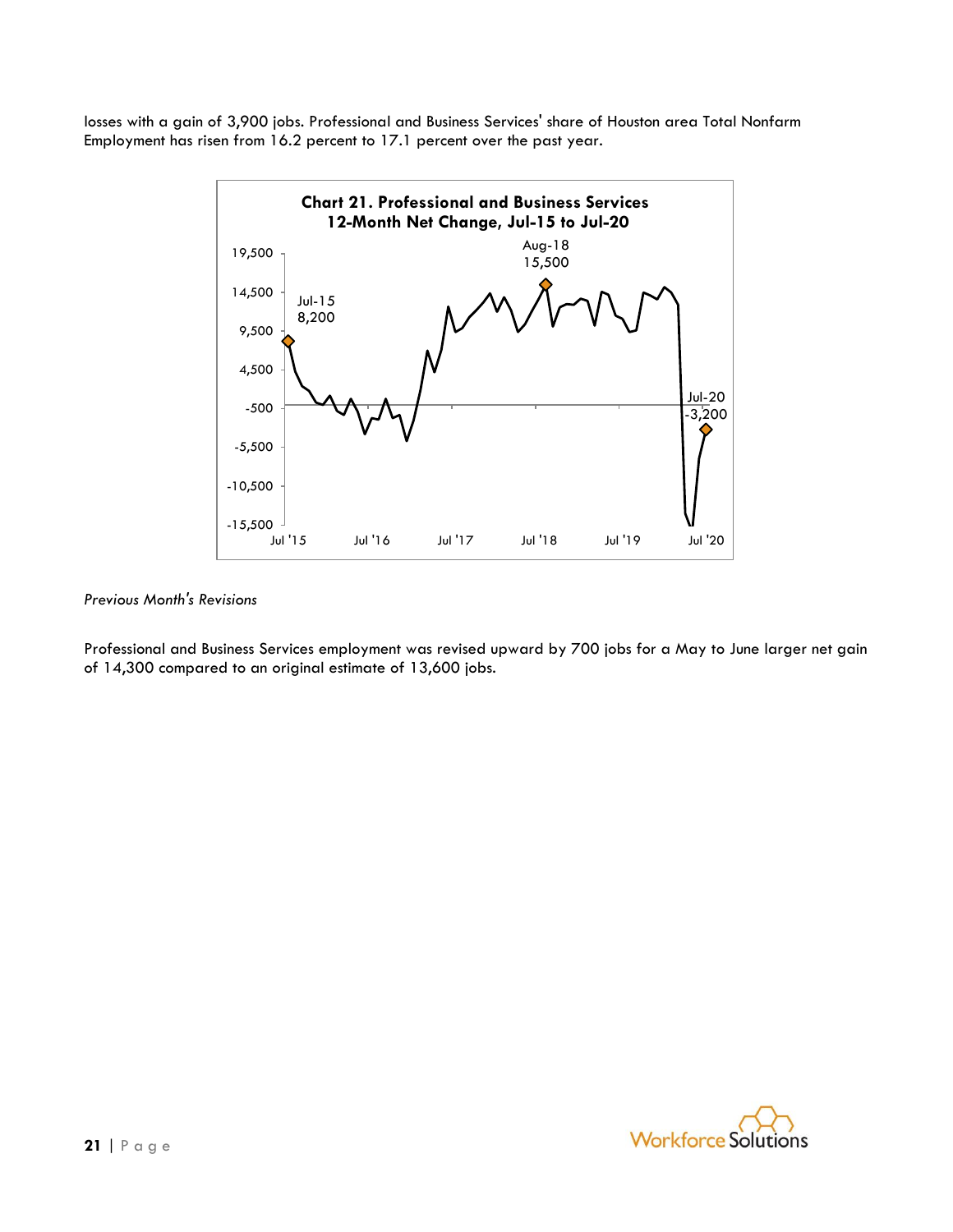### **Other Services**

#### *One Month Change*

Other Services was the second-largest gaining sector over the month up 2,100 jobs, or 2.1 percent. This was the largest-ever one-month gain in the month of July since records began in 1990. The largest over-the-month gain on record for this sector occurred in June 2020, up 6,600 jobs. The largest one-month decline on record occurred in April 2020, down -28,500 jobs. Historically in the month of July, Other Services has on average lost -200 jobs over the month, which indicates that this month's gains are substantially above the long-term average.



*Year over Year and Year to Date*

Year over year, Other Services was down -15,400 jobs, or -13.3 percent. This was the largest-ever year-overyear decline in the month of July since records began in 1990. Among sectors currently showing contraction, this sector is the third-fastest declining in percentage terms across the Houston area. The largest over-the-year gain on record for this sector occurred in March 2020, up 5,900 jobs. The largest over-the-year decline on record occurred in May 2020, down -25,100 jobs. Other Services' share of Houston area Total Nonfarm Employment has fallen from 3.7 percent to 3.4 percent over the past year.

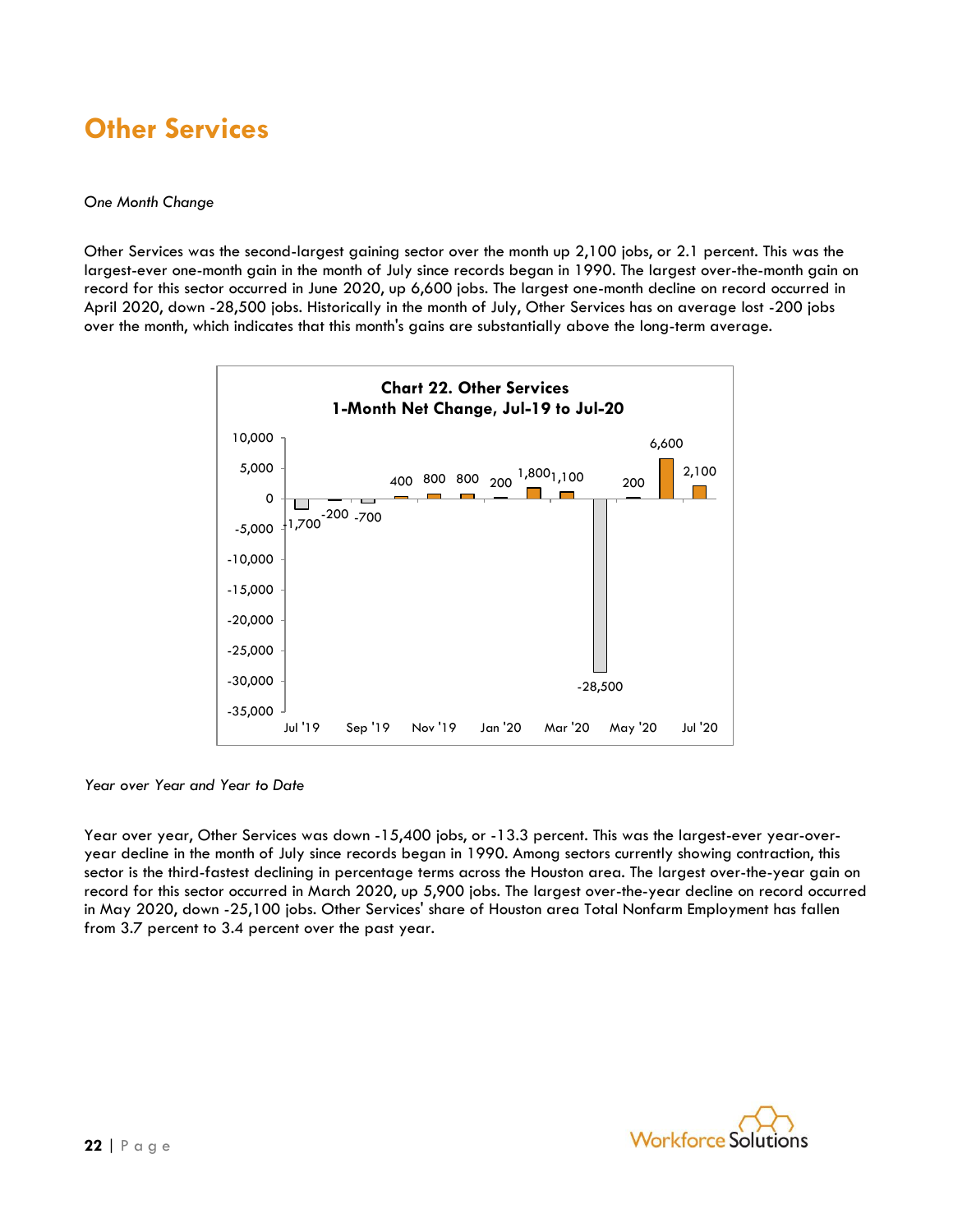

Other Services employment was revised downward by -400 jobs for a May to June smaller net gain of 6,600 compared to an original estimate of 7,000 jobs.

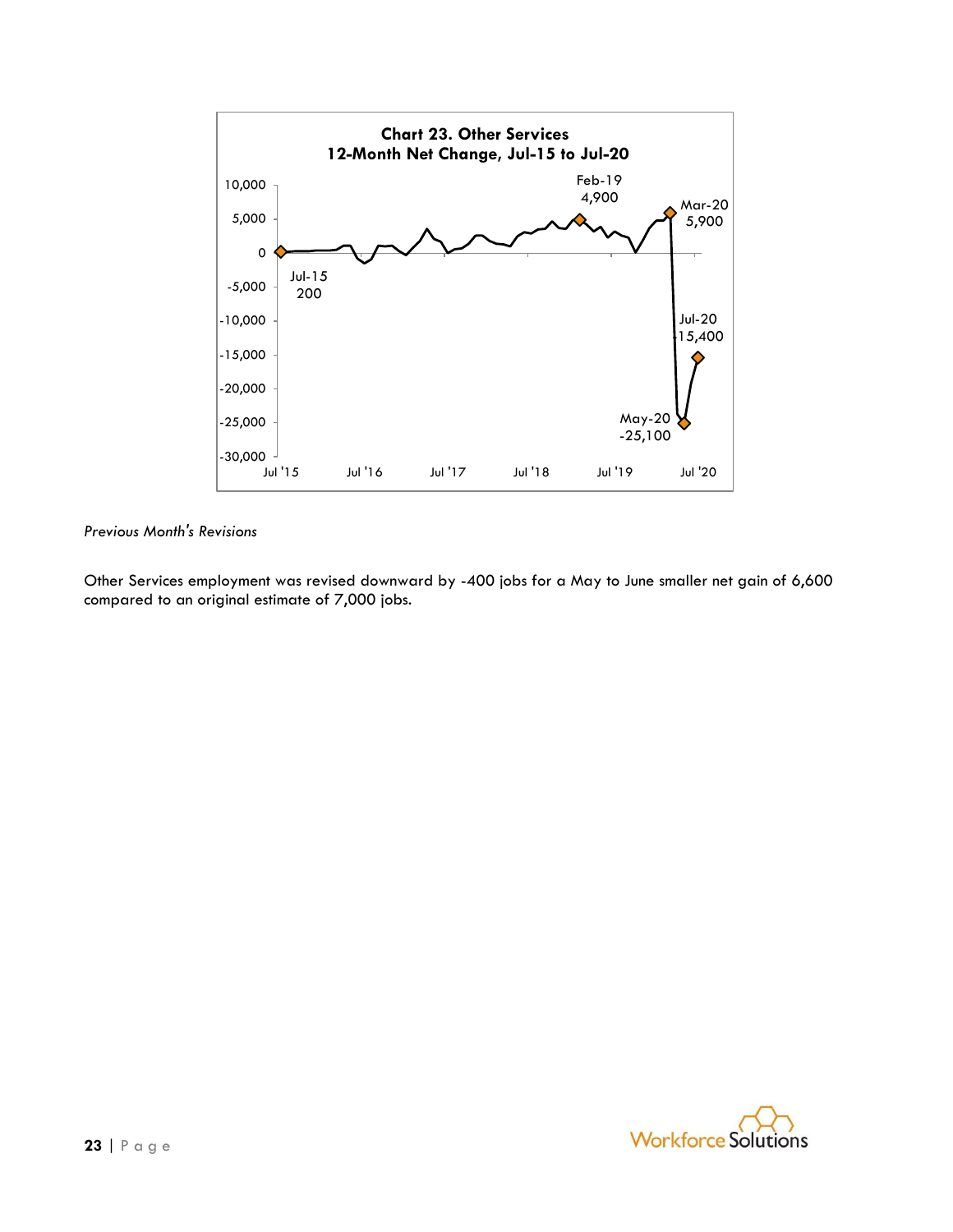### **Education and Health Services**

#### *One Month Change*

Education and Health Services was the third-largest gaining sector over the month up 1,700 jobs, or 0.4 percent. The largest over-the-month gain on record for this sector occurred in May 2020, up 19,700 jobs. The largest onemonth decline on record occurred in April 2020, down -47,400 jobs. Historically in the month of July, Education and Health Services has on average lost -40 jobs over the month, which indicates that this month's gains are substantially above the long-term average. Health Care and Social Assistance was the largest contributor to the overall sector's increase, up 1,700 jobs over the month. One component industry, Educational Services, saw no change from June to July.



*Year over Year and Year to Date*

Year over year, Education and Health Services was down -3,700 jobs, or -0.9 percent. This was the largest-ever year-over-year decline in the month of July since records began in 1990. The largest over-the-year gain on record for this sector occurred in March 2015, up 17,600 jobs. The largest over-the-year decline on record occurred in April 2020, down -32,800 jobs. Educational Services was the largest contributor to the overall sector's decline, down -2,000 jobs over the year. The second-largest declining contributor was Health Care and Social Assistance, which lost -1,700 jobs from July a year ago. Education and Health Services' share of Houston area Total Nonfarm Employment has risen from 12.7 percent to 13.4 percent over the past year.

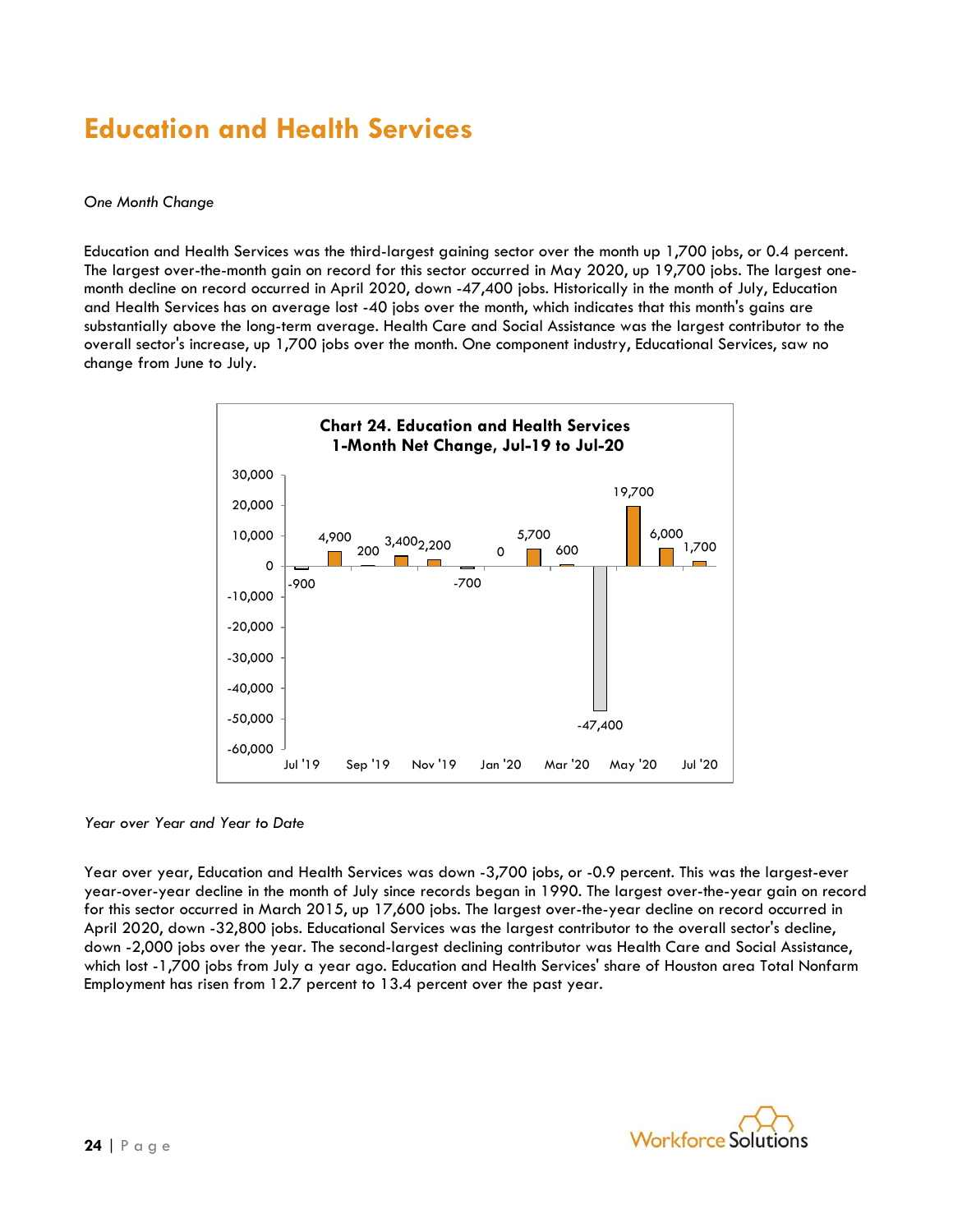

Education and Health Services employment was revised downward by -1,400 jobs for a May to June smaller net gain of 6,000 compared to an original estimate of 7,400 jobs.

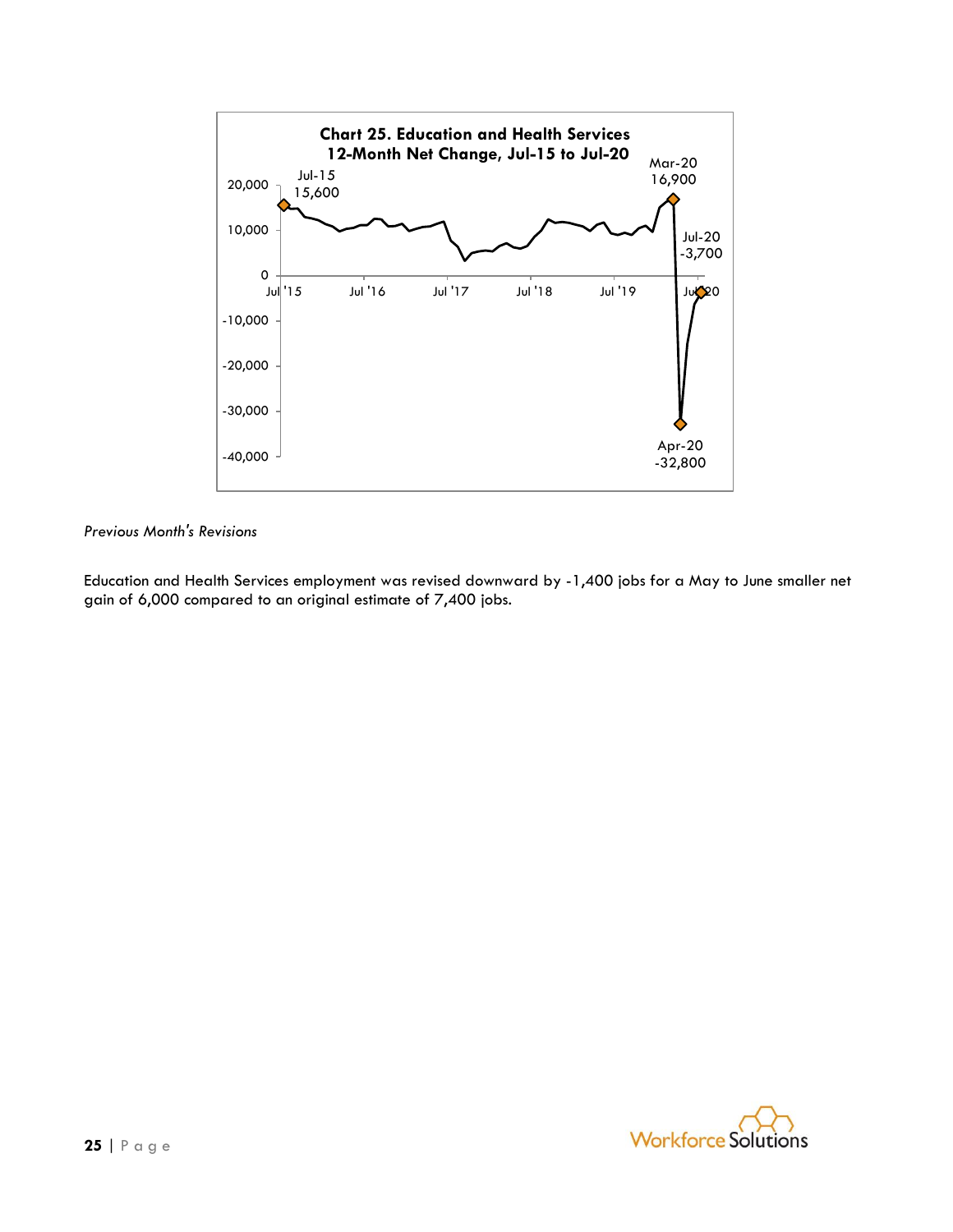## **Financial Activities**

#### *One Month Change*

Financial Activities also saw an increase over the month up 300 jobs, or 0.2 percent. The largest over-the-month gain on record for this sector occurred in October 2017, up 2,000 jobs. The largest one-month decline on record occurred in April 2020, down -5,200 jobs. Historically in the month of July, Financial Activities has on average added 400 jobs over the month, which indicates that this month's gains are slightly below the long-term average. Real Estate and Rental and Leasing was the largest contributor to the overall sector's increase, up 400 jobs over the month. One component industry that provided a partial offset was Finance and Insurance, which lost -100 jobs from June to July.



*Year over Year and Year to Date*

Year over year, Financial Activities was down -2,800 jobs, or -1.7 percent. The largest over-the-year gain on record for this sector occurred in September 1998, up 9,000 jobs. The largest over-the-year decline on record occurred in August 2009, down -6,300 jobs. Real Estate and Rental and Leasing was the largest contributor to the overall sector's decline, down -3,100 jobs over the year. One component industry that provided a partial offset was Finance and Insurance, which gained 300 jobs from July a year ago. Financial Activities' share of Houston area Total Nonfarm Employment has risen from 5.3 percent to 5.6 percent over the past year.

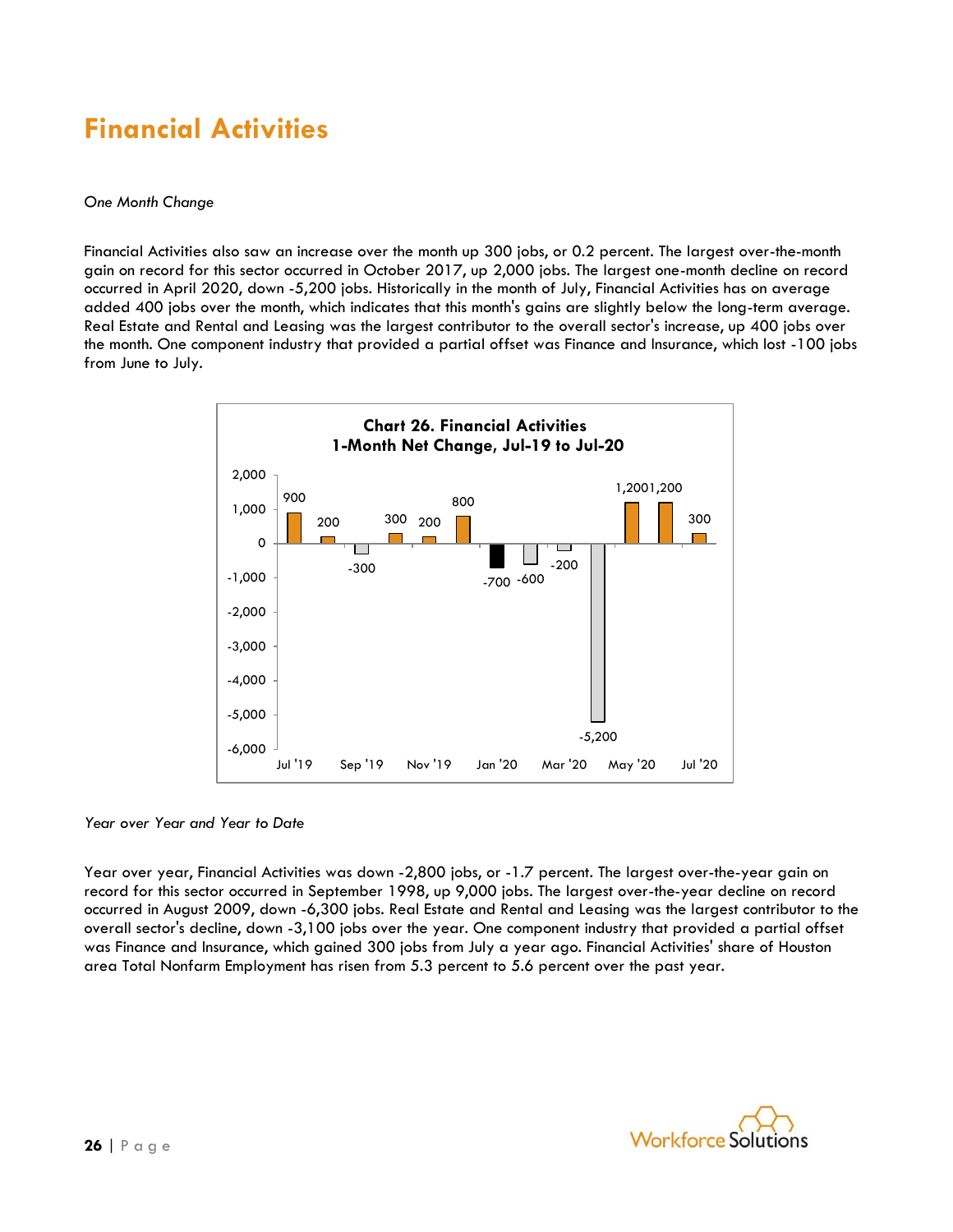

Financial Activities employment was revised downward by -200 jobs for a May to June smaller net gain of 1,200 compared to an original estimate of 1,400 jobs.

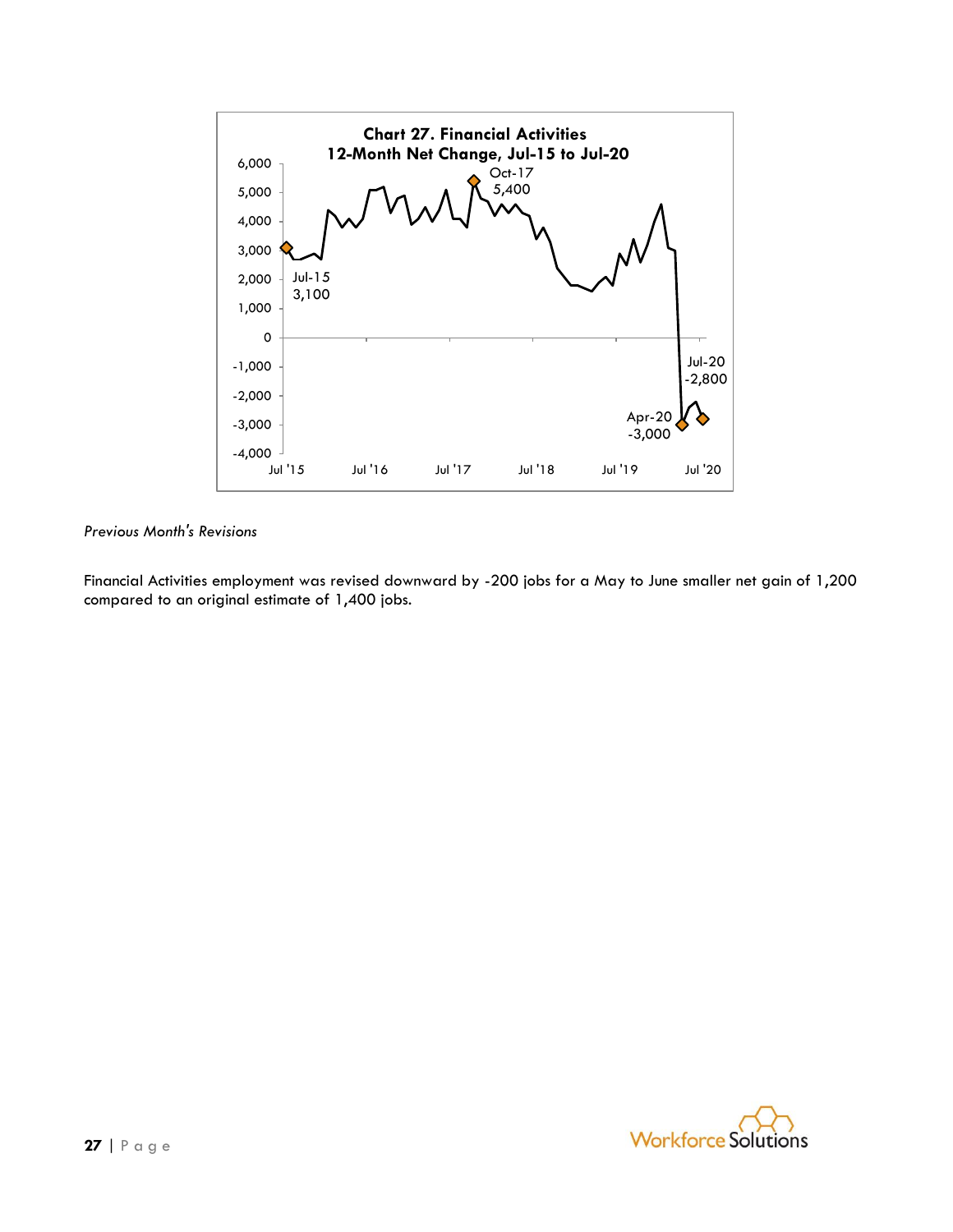### **UNEMPLOYMENT RATES**

### **Not-Seasonally Adjusted**

The Houston MSA (not-seasonally-adjusted) unemployment rate stood at 9.4 percent in July, down from June's 9.7 percent and up from 4.1percent a year ago. This was above the statewide rate of 8.2 percent and below the national rate of 10.5 percent. 319,349 individuals were unemployed in Houston in July, down from June's 328,034 and up from 141,120 in July 2019.



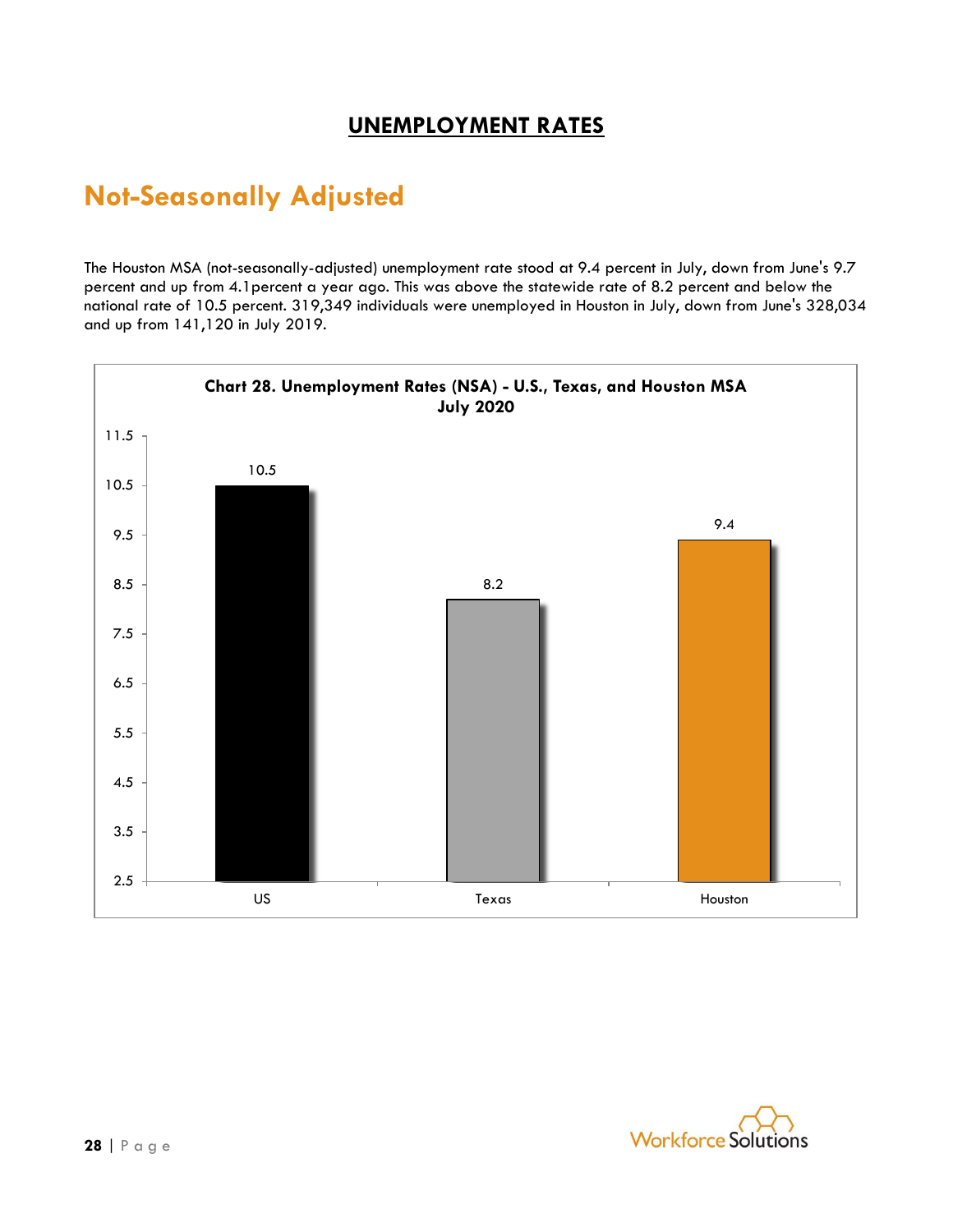

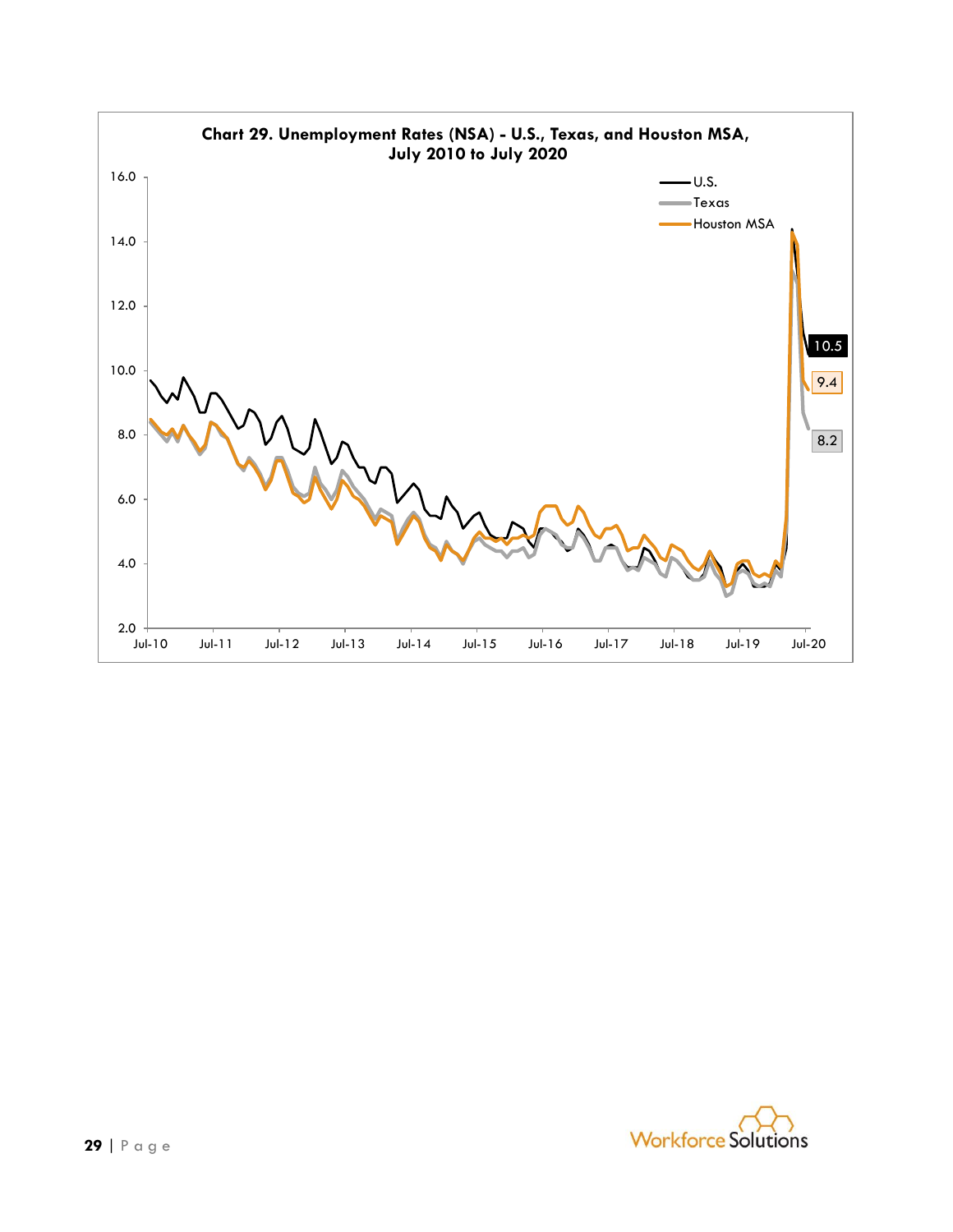## **Seasonally Adjusted**

The Houston MSA (seasonally-adjusted) unemployment rate stood at 9.6 percent in June, down from May's 14.1 percent and up from 3.7 percent a year ago. This was above the statewide rate of 8.4 percent and below the national rate of 11.1 percent. 323,780 individuals were unemployed in Houston in June, down from May's 469,118 and up from 126,987 in June 2019.



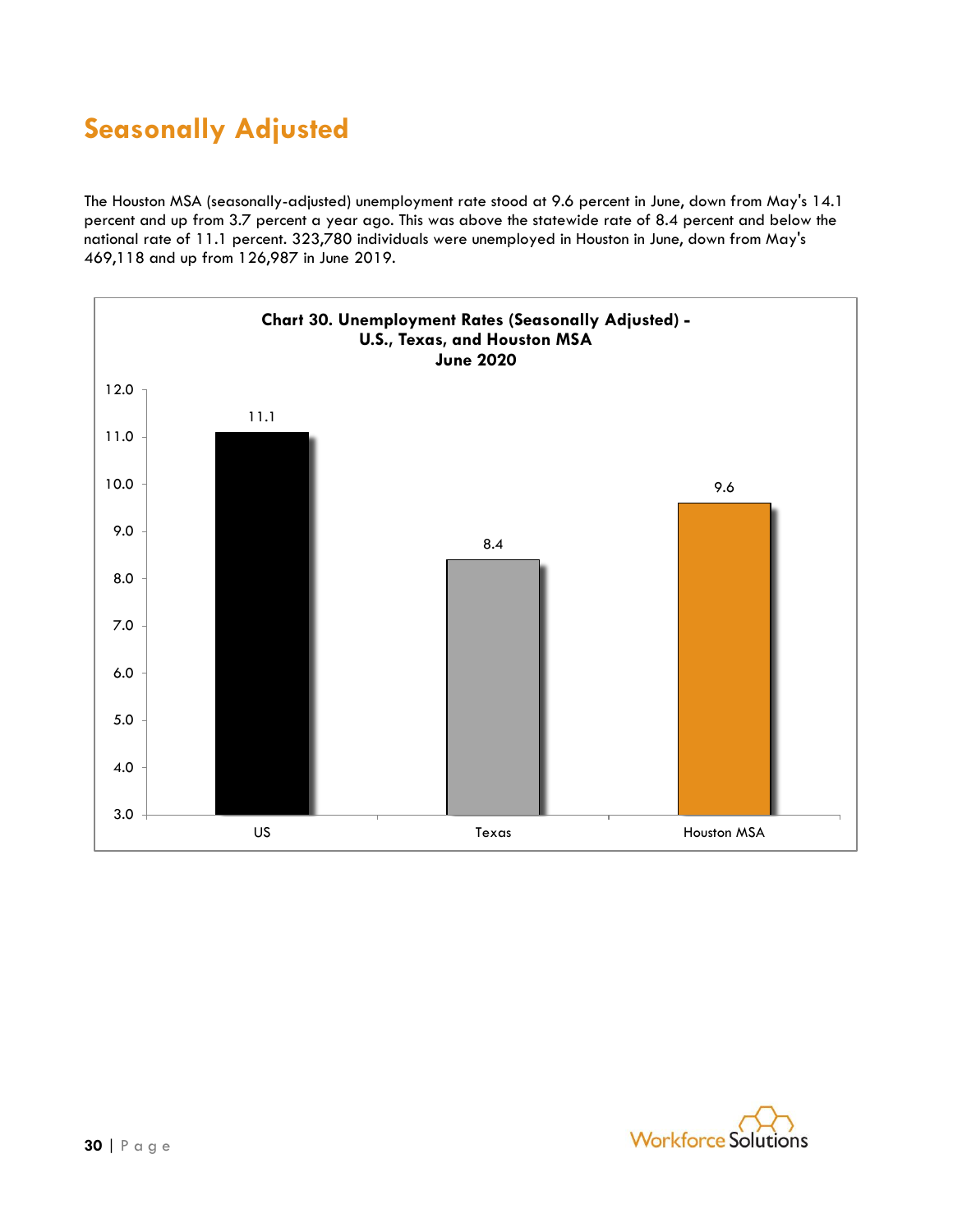

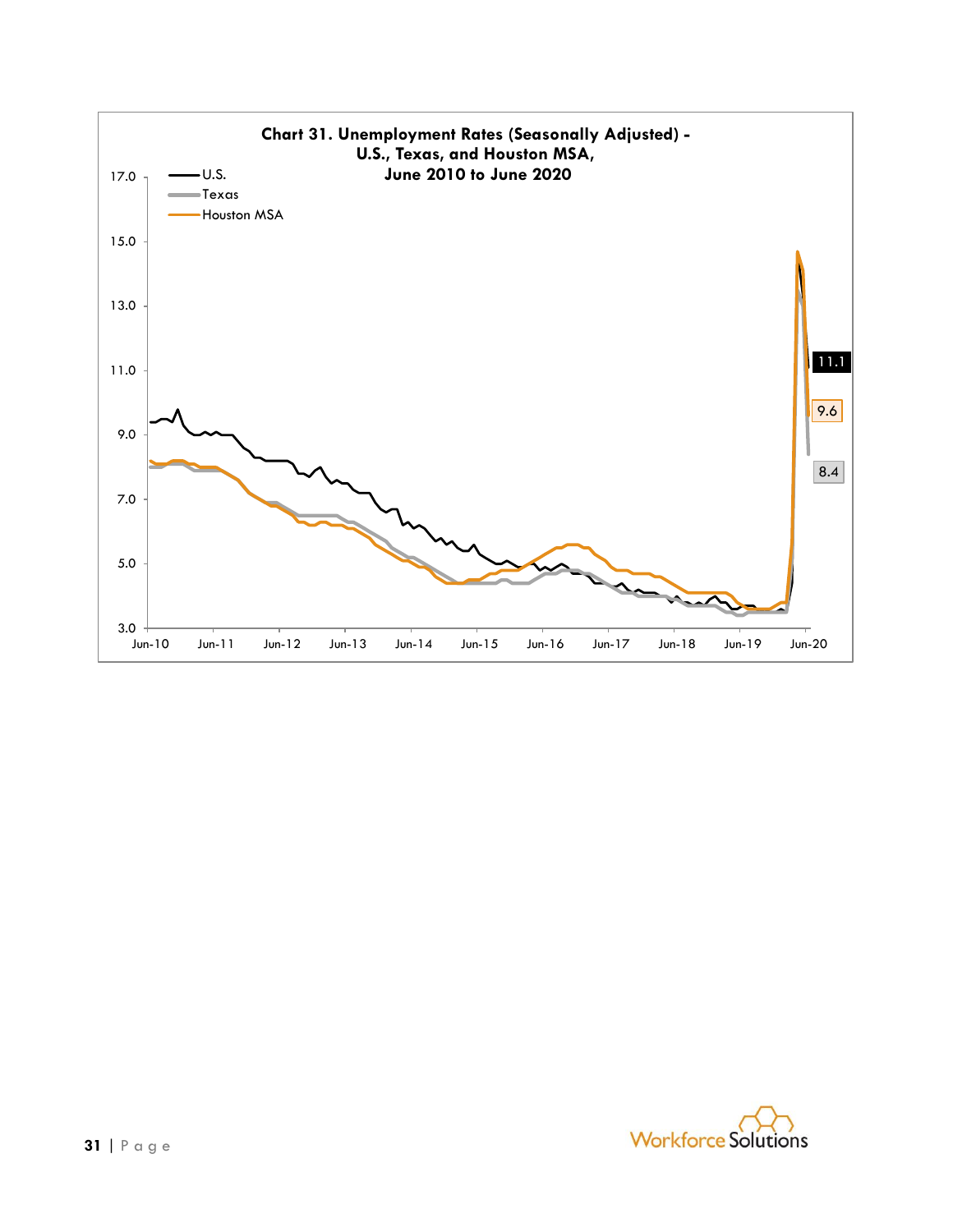| <b>NAICS Industry</b>                                 | <b>Jul-20</b>     | <b>Jun-20</b>     | <b>Jul-19</b>     | Monthly      | Monthly %    | Yearly          | Yearly %        |
|-------------------------------------------------------|-------------------|-------------------|-------------------|--------------|--------------|-----------------|-----------------|
| <b>Total Nonfarm</b>                                  | 2,958,200         | 2,980,400         | 3,146,600         | $-22,200$    | $-0.7%$      | $-188,400$      | $-6.0\%$        |
| <b>Total Private</b>                                  | 2,577,100         | 2,581,800         | 2,747,500         | $-4,700$     | $-0.2%$      | $-170,400$      | $-6.2%$         |
| Goods Producing                                       | 494,000           | 499,900           | 554,200           | $-5,900$     | $-1.2%$      | $-60,200$       | $-10.9%$        |
| .Mining and Logging                                   | 60,600            | 61,500            | 79,900            | $-900$       | $-1.5%$      | $-19,300$       | $-24.2%$        |
| Oil and Gas Extraction                                | 32,600            | 31,900            | 37,500            | 700          | 2.2%         | $-4,900$        | $-13.1%$        |
| Support Activities for Mining                         | 26,500            | 27,500            | 40,900            | $-1,000$     | $-3.6%$      | $-14,400$       | $-35.2%$        |
| .Construction                                         | 217,300           | 218,700           | 236,400           | $-1,400$     | $-0.6%$      | $-19,100$       | $-8.1%$         |
| Construction of Buildings                             | 54,000            | 54,400            | 57,900            | $-400$       | $-0.7%$      | $-3,900$        | $-6.7%$         |
| Heavy and Civil Engineering Construction              | 58,600            | 60,200            | 59,700            | -1,600       | $-2.7%$      | $-1,100$        | $-1.8%$         |
| Specialty Trade Contractors                           | 104,700           | 104,100           | 118,800           | 600          | 0.6%         | $-14,100$       | $-11.9%$        |
| .Manufacturing                                        | 216,100           | 219,700           | 237,900           | $-3,600$     | $-1.6%$      | $-21,800$       | $-9.2%$         |
| Durable Goods                                         | 134,500           | 137,000           | 152,100           | $-2,500$     | $-1.8%$      | $-17,600$       | $-11.6%$        |
| Fabricated Metal Product Manufacturing                | 47,300            | 49,700            | 55,000            | $-2,400$     | $-4.8%$      | $-7,700$        | $-14.0%$        |
| Machinery Manufacturing                               | 44,100            | 45,100            | 47,400            | $-1,000$     | $-2.2%$      | $-3,300$        | $-7.0%$         |
| Agriculture, Construction, and Mining Machinery Mfg.  | 25,500            | 26,900            | 29,900            | $-1,400$     | $-5.2%$      | $-4,400$        | $-14.7%$        |
| Computer and Electronic Product Manufacturing         | 13,300            | 13,400            | 13,600            | $-100$       | $-0.7%$      | $-300$          | $-2.2%$         |
| "Non-Durable Goods                                    | 81,600            | 82,700            | 85,800            | $-1,100$     | $-1.3%$      | $-4,200$        | $-4.9%$         |
| Petroleum and Coal Products Manufacturing             | 11,400            | 11,200            | 10,300            | 200          | 1.8%         | 1,100           | 10.7%           |
| Chemical Manufacturing                                | 40,800            | 40,600            | 40,700            | 200          | 0.5%         | 100             | 0.2%            |
| Service Providing                                     | 2,464,200         | 2,480,500         | 2,592,400         | $-16,300$    | $-0.7%$      | $-128,200$      | $-4.9%$         |
| .Private Service Providing                            | 2,083,100         | 2,081,900         | 2,193,300         | 1,200        | 0.1%         | $-110,200$      | $-5.0\%$        |
| Trade, Transportation, and Utilities                  | 604,900           | 607,600           | 626,000           | $-2,700$     | $-0.4%$      | $-21,100$       | $-3.4%$         |
| Wholesale Trade                                       | 160,700           | 160,800           | 172,000           | $-100$       | $-0.1%$      | $-11,300$       | $-6.6%$         |
| Merchant Wholesalers, Durable Goods                   | 95,900            | 96,300            | 107,300           | $-400$       | $-0.4%$      | $-11,400$       | $-10.6%$        |
| Prof. and Commercial Equip. Supplies Wholesalers      | 18,600            | 18,300            | 17,600            | 300          | 1.6%         | 1,000           | 5.7%            |
| Merchant Wholesalers, Nondurable Goods                | 50,700            | 50,100            | 52,600            | 600          | 1.2%         | $-1,900$        | $-3.6%$         |
| Retail Trade                                          | 291,100           | 293,700           | 301,400           | $-2,600$     | $-0.9%$      | $-10,300$       | $-3.4%$         |
| Motor Vehicle and Parts Dealers                       | 42,200            | 42,100            | 43,100            | 100          | 0.2%         | $-900$          | $-2.1%$         |
| Bldg. Material and Garden Equip. and Supplies Dealers | 23,500            | 23,800            | 21,800            | $-300$       | $-1.3%$      | 1,700           | 7.8%            |
| Food and Beverage Stores                              | 66,500            | 67,700            | 65,200            | $-1,200$     | $-1.8%$      | 1,300           | 2.0%            |
| Health and Personal Care Stores                       | 17,900            | 18,300            | 18,800            | $-400$       | $-2.2%$      | $-900$          | $-4.8%$         |
| Clothing and Clothing Accessories Stores              | 28,200            | 25,900            | 29,400            | 2,300        | 8.9%         | $-1,200$        | $-4.1%$         |
| General Merchandise Stores                            | 58,000            | 58,400            | 57,000            | $-400$       | $-0.7%$      | 1,000           | 1.8%            |
| Department Stores                                     | 17,900            | 17,800            | 18,900            | 100          | 0.6%         | $-1,000$        | $-5.3%$         |
| Other General Merchandise Stores                      | 40,100            | 40,600            | 38,100            | $-500$       | $-1.2%$      | 2,000           | 5.2%            |
| Transportation, Warehousing, and Utilities            | 153,100           | 153,100           | 152,600           | 0            | 0.0%         | 500             | 0.3%            |
| …Utilities                                            | 17,200            | 17,100            | 17,300            | 100          | 0.6%         | $-100$          | $-0.6%$         |
| Air Transportation                                    | 19,000            | 17,700            | 20,400            | 1,300        | 7.3%         | $-1,400$        | $-6.9%$         |
| Truck Transportation                                  | 27,700            | 27,600            | 28,500            | 100          | 0.4%         | $-800$          | $-2.8%$         |
| Pipeline Transportation                               | 12,100            | 12,100            | 11,900            | 0            | 0.0%         | 200             | 1.7%            |
| Information                                           | 29,400            | 29,600            | 32,900            | $-200$       | $-0.7%$      | $-3,500$        | $-10.6%$        |
| Telecommunications                                    | 12,400            | 12,300            | 14,000            | 100          | 0.8%         | $-1,600$        | $-11.4%$        |
| Financial Activities                                  | 164,800           | 164,500           | 167,600           | 300          | 0.2%         | $-2,800$        | $-1.7%$         |
| Finance and Insurance                                 | 104,600           | 104,700           | 104,300           | $-100$       | $-0.1%$      | 300             | 0.3%            |
| Credit Intermediation and Related Activities          | 43,400            | 44,000            | 44,400            | $-600$       | $-1.4%$      | $-1,000$        | $-2.3%$         |
| Depository Credit Intermediation                      | 30,400            | 30,900            | 30,400            | $-500$       | $-1.6%$      | 0               | 0.0%            |
| Securities, Commodity Contracts, and Fin. Investments | 21,500            | 21,300            | 21,200            | 200          | 0.9%         | 300             | 1.4%            |
| Insurance Carriers and Related Activities             | 39,700            | 39,400            | 38,700            | 300          | 0.8%         | 1,000           | 2.6%            |
| Real Estate and Rental and Leasing                    | 60,200            | 59,800            | 63,300            | 400          | 0.7%         | $-3,100$        | $-4.9%$         |
| Professional and Business Services                    | 506,200           | 500,800           | 509,400           | 5,400        | 1.1%         | $-3,200$        | $-0.6%$         |
| Professional, Scientific, and Technical Services      | 244,400<br>27,200 | 241,800<br>26,900 | 240,500<br>27,400 | 2,600<br>300 | 1.1%<br>1.1% | 3,900<br>$-200$ | 1.6%<br>$-0.7%$ |
| Legal Services                                        |                   |                   |                   |              |              |                 |                 |